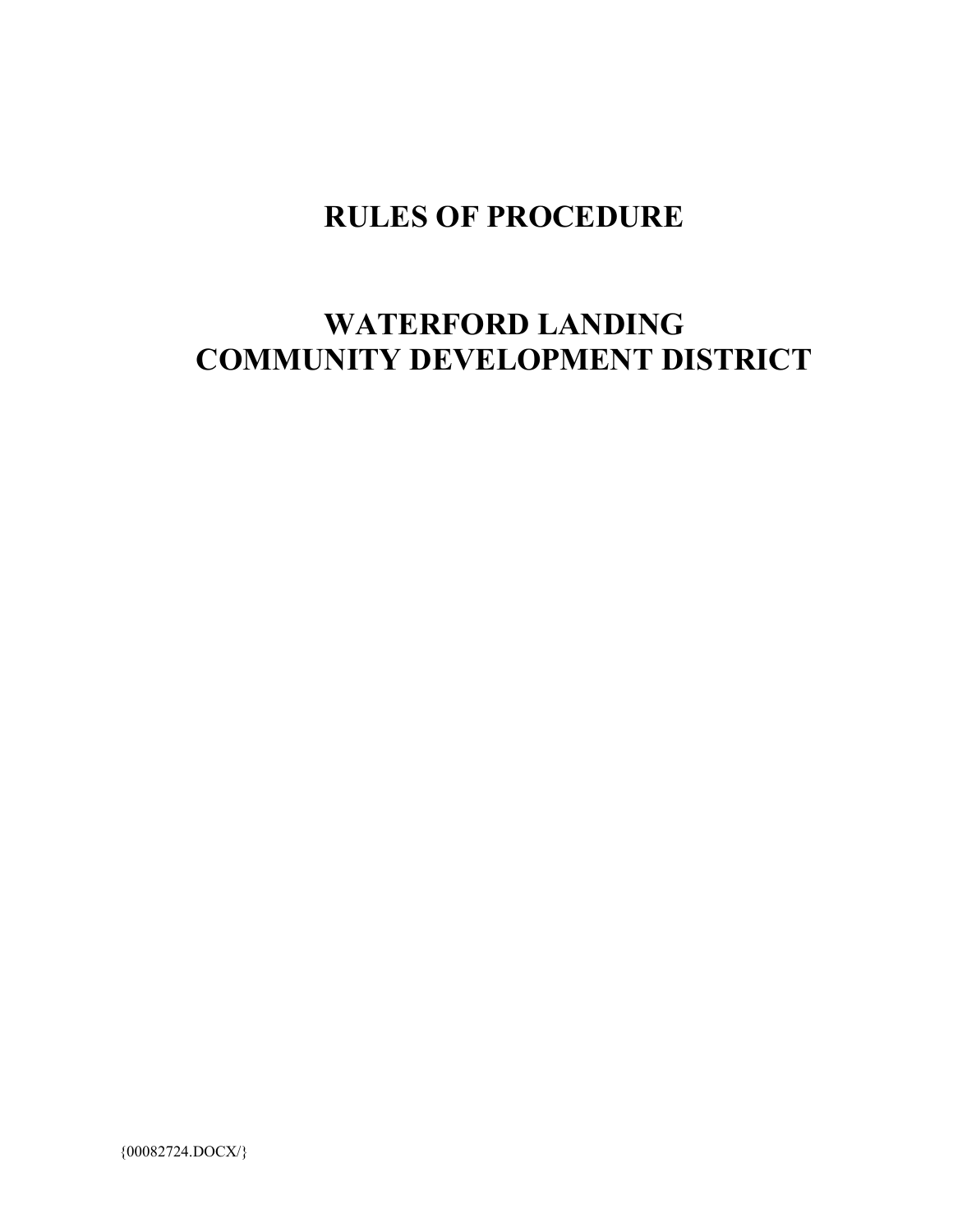### **TABLE OF CONTENTS**

| 1.0 |     |                                                                 |  |
|-----|-----|-----------------------------------------------------------------|--|
|     | 1.1 |                                                                 |  |
|     | 1.2 |                                                                 |  |
|     | 1.3 |                                                                 |  |
| 2.0 |     |                                                                 |  |
| 3.0 |     |                                                                 |  |
| 4.0 |     |                                                                 |  |
|     | 4.1 |                                                                 |  |
|     | 4.2 |                                                                 |  |
|     | 4.3 |                                                                 |  |
|     | 4.4 |                                                                 |  |
|     | 4.5 |                                                                 |  |
|     | 4.6 | Procedure Under the Consultant's Competitive Negotiations Act22 |  |
| 5.0 |     |                                                                 |  |
|     | 5.1 | Under Consultant's Competitive Negotiations Act25               |  |
|     | 5.2 |                                                                 |  |
|     | 5.3 |                                                                 |  |
| 6.0 |     |                                                                 |  |
| 7.0 |     |                                                                 |  |
| 8.0 |     |                                                                 |  |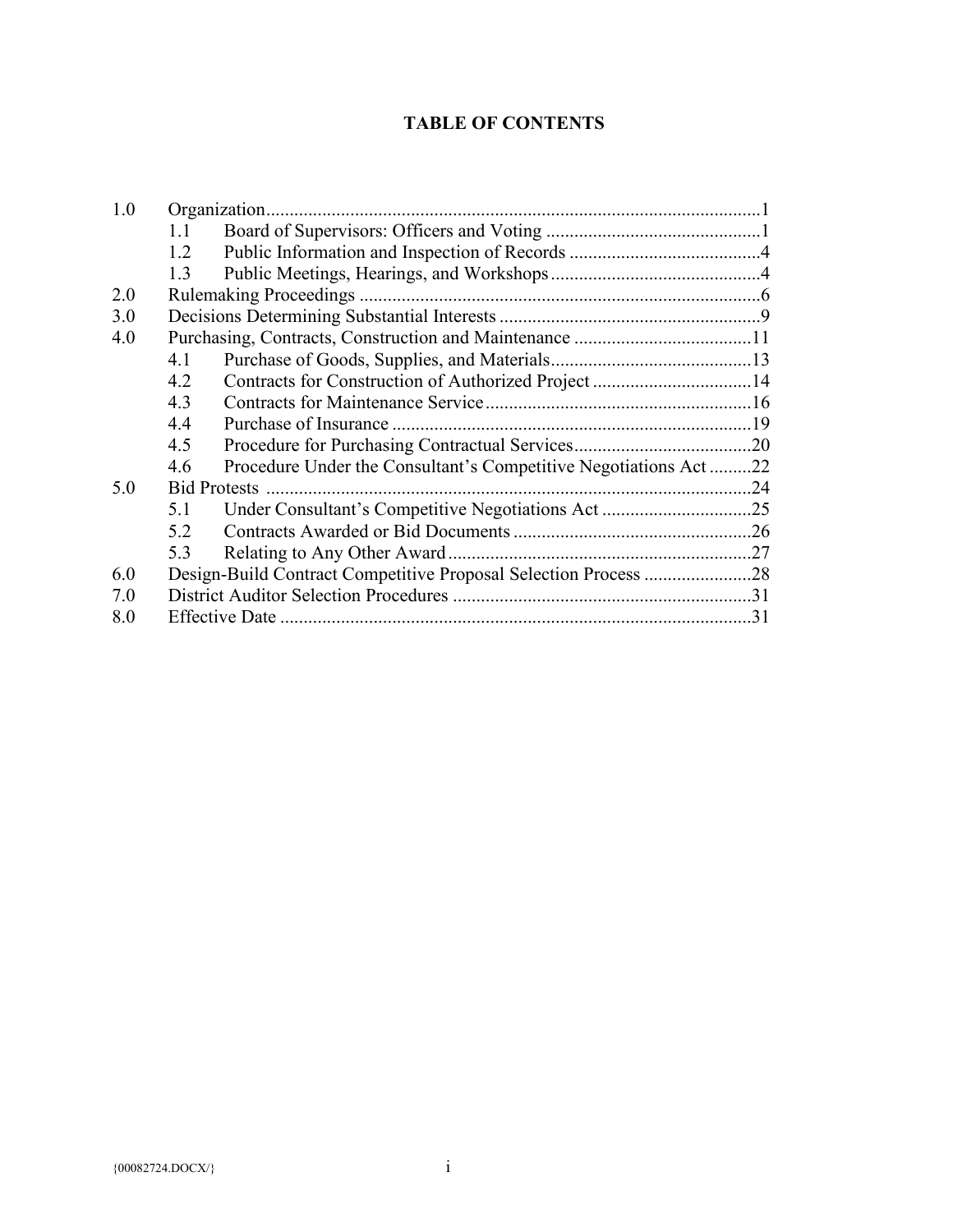#### **RULES OF PROCEDURE WATERFORD LANDING COMMUNITY DEVELOPMENT DISTRICT**

#### 1.0 General.

- (1) Waterford Landing Community Development District ("**District**") was created pursuant to the provisions of Chapter 190, Florida Statutes and was established to provide for ownership, operation, maintenance, and provision of various capital facilities and services within its jurisdiction.
- (2) The purpose of these Rules of Procedure ("**Rules**") is to describe the general operations of the District. Nothing herein shall be construed as requiring the District to consider or adopt rules unless required by Chapter 190, Florida Statutes.
- (2) Definitions located within any section of the Rules shall be applicable within all other sections, unless specifically stated to the contrary.
- (3) A Rule of the District shall be effective upon adoption by affirmative vote of the Board of Supervisors of the District (the "**Board**"). After a Rule becomes effective, it may be repealed or amended only through the rulemaking procedures specified in these Rules. Notwithstanding, the District may immediately suspend the application of a Rule if the District determines that the Rule conflicts with Florida law. In the event that a Rule conflicts with Florida law and its application has not been suspended by the District, such Rule should be interpreted in the manner that best effectuates the intent of the Rule while also complying with Florida law. If the intent of the Rule absolutely cannot be effectuated while complying with Florida law, the Rule shall be automatically suspended.

| <b>Specific Authority:</b> | s.s. 190.011(5), 120.53(1)(a), Fla. Stat. |
|----------------------------|-------------------------------------------|
| Law Implemented:           | s.s. 190.011(5), 120.53(1)(a), Fla. Stat. |

- 1.1 Board of Supervisors: Officers and Voting.
	- (1) Board of Supervisors. The Board shall consist of five (5) members. Members of the Board must be residents of the State of Florida and citizens of the United States of America. Board members elected or appointed by the Board to qualified elector seats must also be residents of the District and registered to vote with the Supervisor of Elections of the county in which the District is located. The Board shall exercise the powers granted to the District.
		- (a) Board members shall hold office for the term specified by Section 190.006, Florida Statutes. If, during the term of office, any Board Member(s) vacates their office, the remaining member(s) of the Board shall fill the vacancies by appointment for the remainder of the term(s).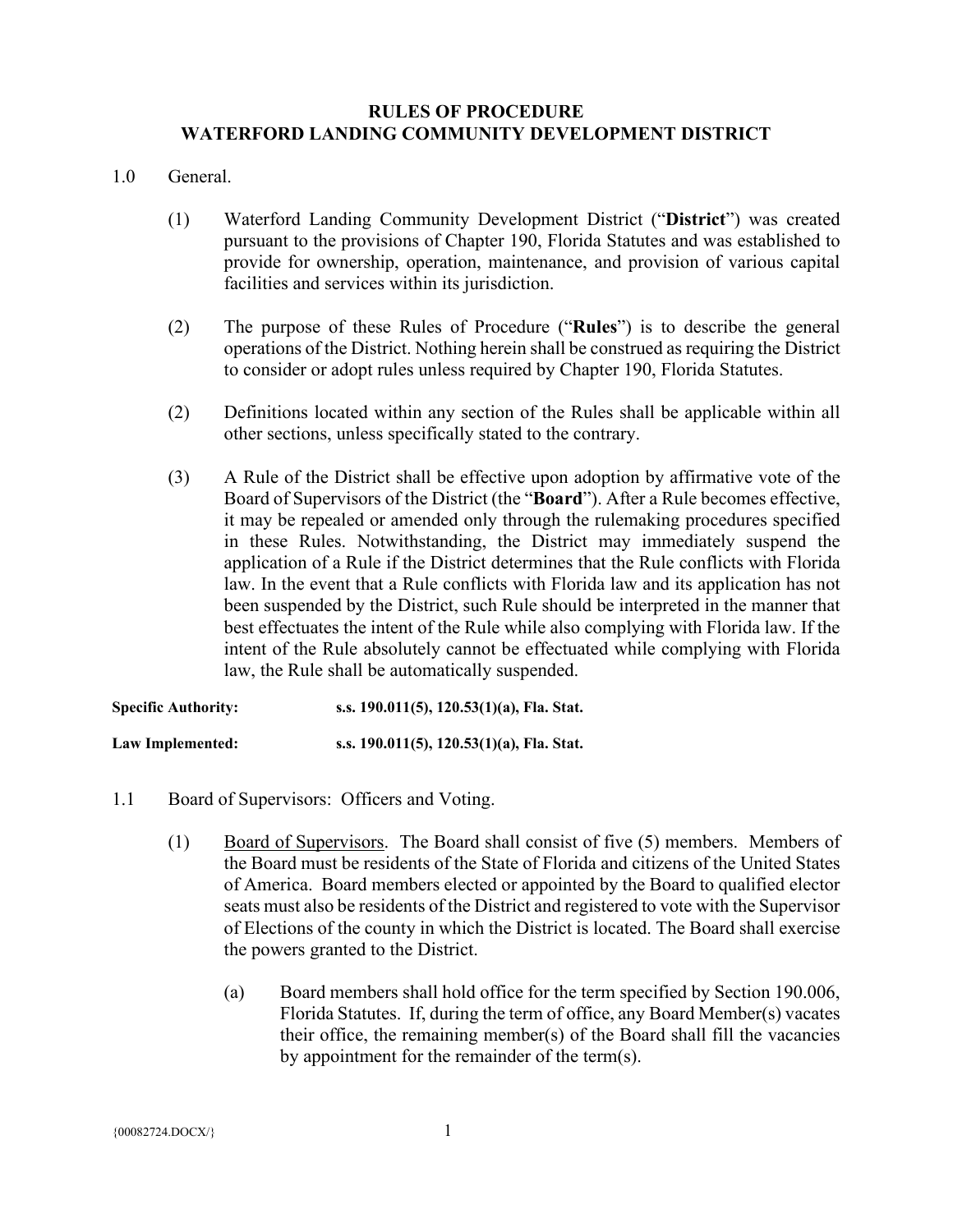- (b) Three (3) members of the Board physically present at the meeting location shall constitute a quorum for the purposes of conducting business and exercising its powers and for all other purposes. A Board member shall be counted toward the quorum if physically present at the meeting, regardless of whether such Board member is prohibited or abstains from participating in discussion or voting on a particular item. A Board member participating in the Board meeting by teleconference or videoconference shall be entitled to vote and take all other action as though physically present, so long as a physical quorum is met. If three (3) or more vacancies occur at the same time, a quorum is not necessary to fill the vacancies. Action taken by the Board shall be upon a majority vote of the members present, unless otherwise provided in the Rules or required by law.
- (2) Officers. At the first Board meeting held after each election or appointment where the newly elected members take office, the Board shall select a Chair, Vice-Chair, Secretary, Assistant Secretary, and Treasurer.
	- (a) The Chair must be a member of the Board. If the Chair resigns from that office or ceases to be a member of the Board, the Board shall select a Chair, after filling the vacancy. The Chair serves at the pleasure of the Board. The Chair or Vice-Chair shall be authorized to sign checks and warrants for the District, countersigned by the Treasurer. The Chair or Vice-Chair shall be authorized to execute agreements, resolutions, and other documents approved by the Board at a Board meeting. The Chair shall convene and conduct all meetings of the Board. In the event the Chair is unable to attend a meeting, the Vice-Chair shall convene and conduct the meeting. The Chair or Vice-Chair may request the District Manager or other district staff to convene and conduct any meeting of the Board.
	- (b) The Vice-Chair shall be a member of the Board and shall have such duties and responsibilities as specifically designated by the Board from time to time. If the Vice-Chair resigns from office or ceases to be a member of the Board, the Board shall select a Vice-Chair, after filling the Board vacancy. The Vice-Chair serves at the pleasure of the Board.
	- (c) The Secretary of the Board serves at the pleasure of the Board and need not be a member of the Board. The Secretary shall be responsible for maintaining the minutes of Board meetings and may have other duties assigned by the Board from time to time. The District Manager may serve as Secretary.
	- (d) The Treasurer need not be a member of the Board but must be a resident of Florida. The Treasurer shall perform duties described in Section 190.007(2) and (3), Florida Statutes, as well as those assigned by the Board from time to time. The Treasurer shall serve at the pleasure of the Board.
	- (e) In the event that both the Chair and Vice-Chair are absent from a Board meeting and a quorum is present, the Board may designate one of its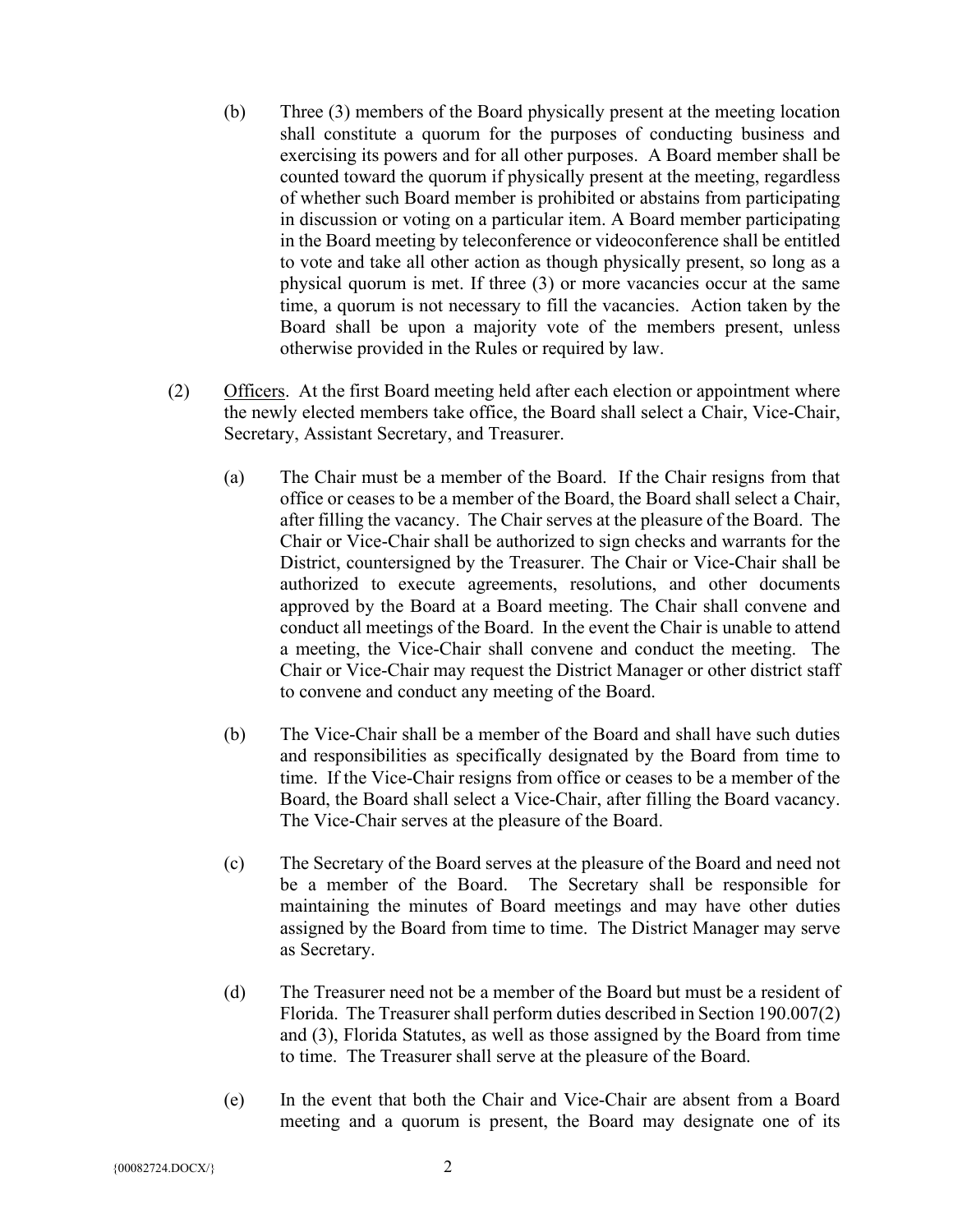members or a member of District staff to convene and conduct the meeting. In such circumstances, any of the Board members present are authorized to execute agreements, resolutions, and other documents approved by the Board at such meeting. In the event that the Chair and Vice-Chair are both unavailable to execute a document previously approved by the Board, the Secretary or any Assistant Secretary may execute such document.

- (3) Committees. The Board may establish committees of the Board, either on a permanent or temporary basis, to perform specifically designated functions. Committees may include individuals who are not members of the Board. Such functions may include, but are not limited to, contract negotiations, personnel matters, and budget preparation.
- (4) Record Book. The Board shall keep a permanent record book entitled "Record of Proceedings", in which shall be recorded minutes of all meetings, resolutions, proceedings, certificates and corporate acts. The Records of Proceedings shall be located at the District Office and shall be available for inspection by the public.
- (5) Meetings. The Board shall establish each fiscal year, an annual schedule of regular meetings, which shall be submitted to the local governing authority. All meetings of the Board and all committee meetings shall be open to the public in accord with the provisions of Chapter 286, Florida Statutes.
- (6) Voting Conflict of Interest. The Board shall comply with Section 112.3143, Florida Statutes, so as to ensure the proper disclosure of conflicts of interest on matters coming before the Board for a vote. For the purposes of this section, "voting conflict of interest" shall be governed by the Florida Constitution and Chapters 112 and 190, Florida Statutes, as amended from time to time.
	- (a) When a Board member knows the member has a conflict of interest on a matter coming before the Board, the member should notify the Board's Secretary prior to the Board's discussion on the matter. The member shall publicly announce the conflict of interest at the meeting. This announcement shall appear in the minutes. The Board's Secretary shall prepare a memorandum of voting conflict (Form 8B) which shall then be signed by the Board member, filed with the Board's Secretary, and attached to the minutes of the meeting within fifteen (15) days of the meeting.
	- (b) If a Board member inadvertently votes on a matter and later learns they have a conflict on the matter, the member shall immediately notify the Board's Secretary. Within fifteen (15) days of the notification, the member shall file the appropriate memorandum of voting conflict, which will be attached to the minutes of the Board meeting during which the vote on the matter occurred. The memorandum shall immediately be provided to other Board members and shall be read publicly at the next meeting held subsequent to the filing of the written memorandum.

**Specific Authority: s.s. 190.001, 190.011(5), Fla. Stat.**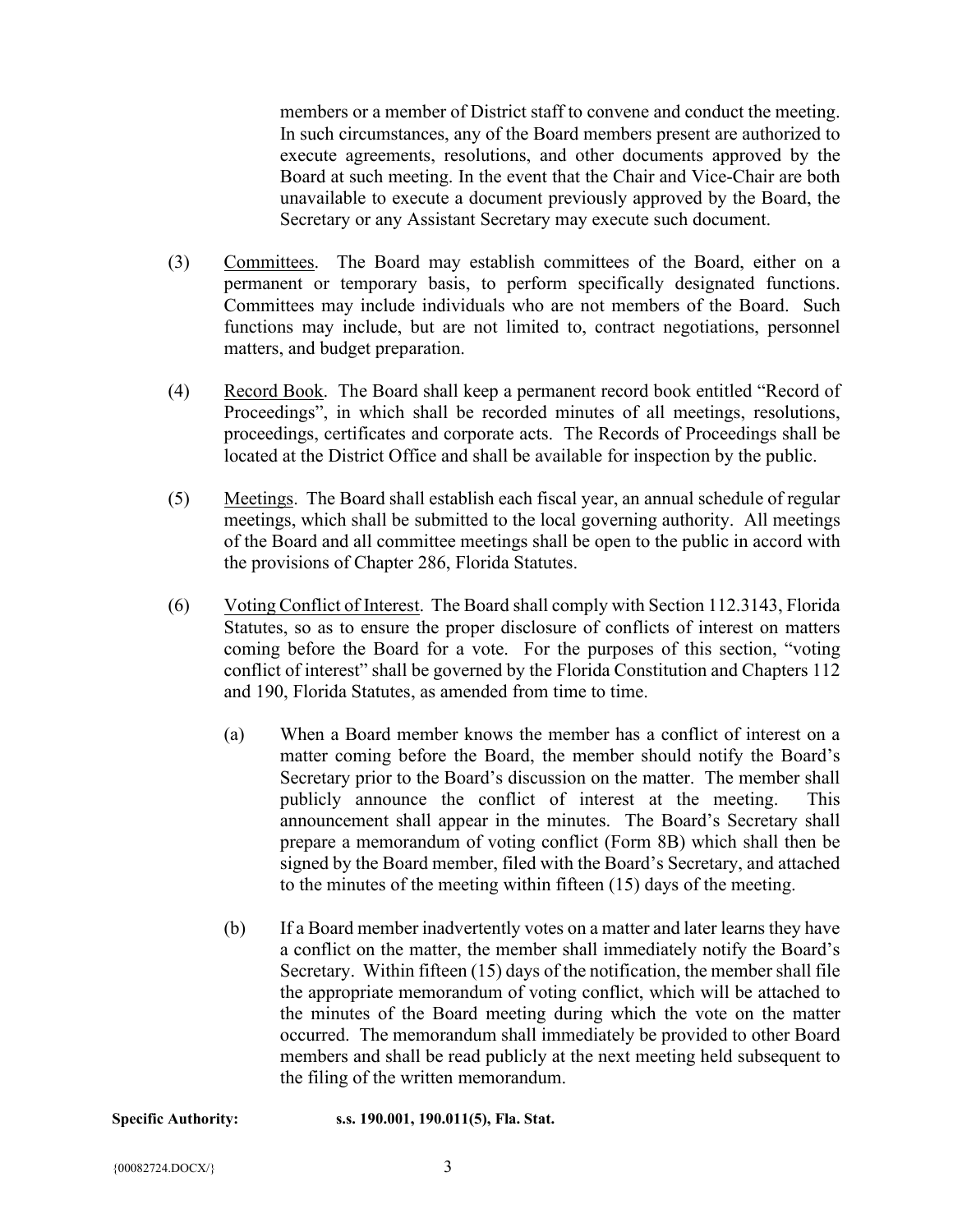#### **Law Implemented: s.s. 190.006, 190.007, 112.3143, Fla. Stat.**

- 1.2 Public Information and Inspection of Records.
	- (1) Public Records. All District public records within the meaning of Chapter 119, Florida Statutes, and not otherwise restricted by law, including the "Records of Proceedings", may be copied or inspected at the District Office during regular business hours. All written public records requests shall be directed to the District's records custodian. The District's records custodian shall be responsible for retaining the District's records in accordance with applicable Florida law. Regardless of the form of the request, any Board member or staff member who receives a public records request shall immediately forward or communicate such request to the Secretary for coordination of a prompt response. The Secretary, after consulting with District Counsel as to the applicability of any exceptions under the public records laws, shall be responsible for responding to the public records request. At no time can the District be required to create records or summaries of records, or prepare opinions regarding District policies, in response to a public records request.
	- (2) Copies. Copies of public records shall be made available to the requesting person at the current rate authorized under Section 119.07(4), Florida Statutes. The requesting person may be required to pay for any charges in advance.
	- (3) Coordination of Necessary Financial Disclosures. Unless specifically designated by Board resolution or otherwise, the District's records custodian shall serve as the Financial Disclosure Coordinator ("Coordinator") for the District as required by the Florida Commission on Ethics (the "COE").

| <b>Specific Authority:</b> | s.s. 190.011(5), 120.53, Fla. Stat.                                                   |
|----------------------------|---------------------------------------------------------------------------------------|
| Law Implemented:           | s.s. 112.31446(3), 112.3145(8)(a)1., 190.006, 119.07, 119.0701, 120.53, Fla.<br>Stat. |

- 1.3 Public Meetings, Hearings, and Workshops.
	- (1) Notice. Except in emergencies, or as otherwise required by Statute or these Rules, at least seven (7) days public notice shall be given of any public meeting, hearing, or workshop of the Board. Public notice shall be given by publication in a newspaper of general circulation in the District as required by Florida Law and will include, as applicable:
		- (a) The date, time and place of the meeting, hearing, or workshop;
		- (b) A brief description of the nature, subjects and purposes of the meeting, hearing, or workshop;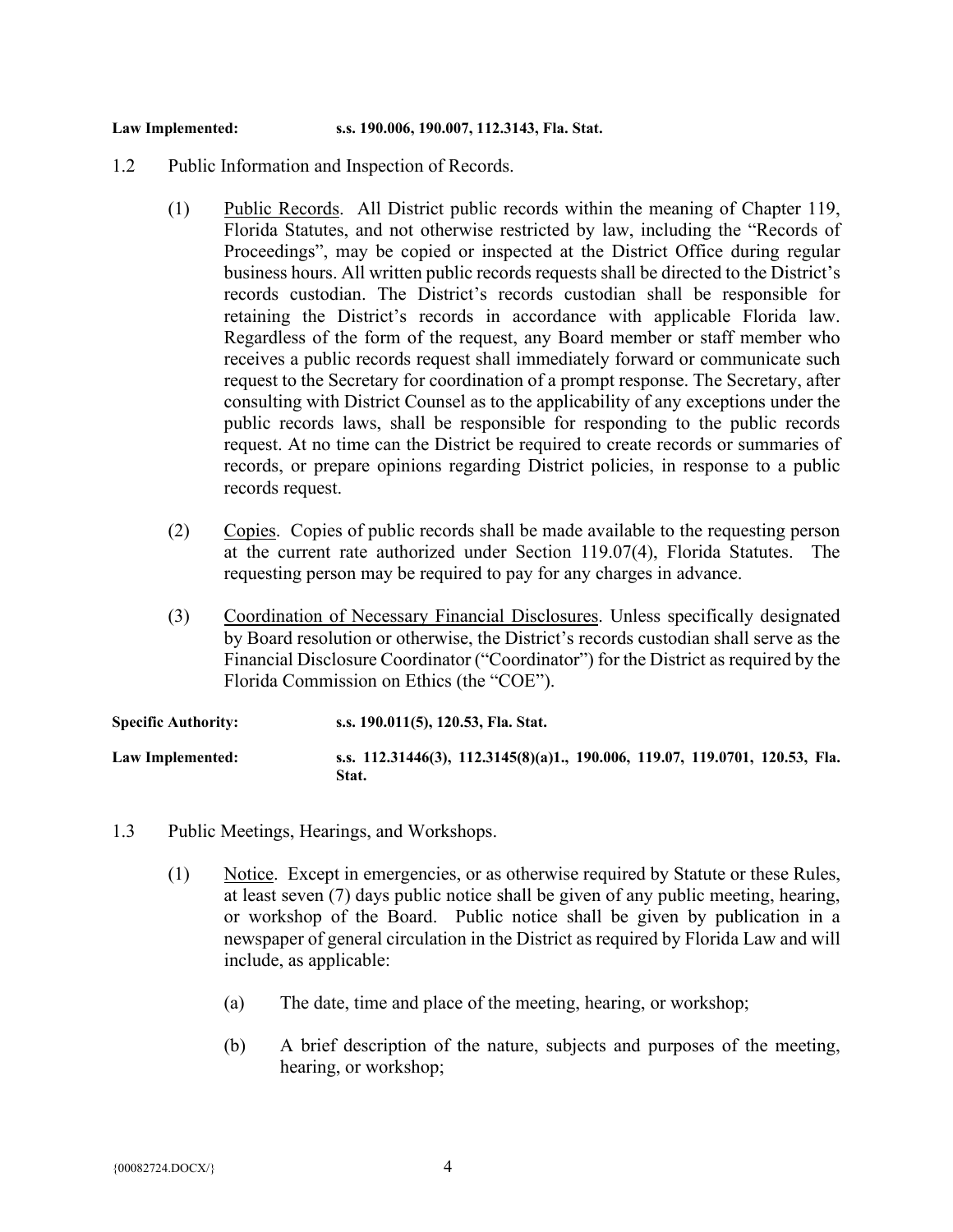- (c) The District Office address for the submission of requests for copies of the agenda;
- (d) Pursuant to the provisions of the Americans with Disabilities Act, any person requiring special accommodations to participate in this meeting, hearing, or workshop is asked to advise the District Office at least fortyeight (48) hours before the meeting, hearing, or workshop by contacting the District Manager. If you are hearing or speech impaired, please contact Florida Relay Service at 711 who can aid you in contacting the District Office.
- (e) A person who decides to appeal any decision made at the meeting, hearing, or workshop with respect to any matter considered at the meeting, hearing, or workshop is advised that person will need a record of the proceedings and that accordingly, the person may need to ensure that a verbatim record of the proceedings is made including the testimony and evidence upon which the appeal is to be based.
- (f) The following or substantially similar language: "The meeting [or hearing or workshop] may be continued in progress without additional notice to a time, date, and location stated on the record."
- (2) Agenda. The District Manager, under the guidance of the Chair or Vice-Chair if the Chair is unavailable, shall prepare an agenda of the meeting, hearing, or workshop. The agenda shall be available to the public at least seven (7) days before the meeting, hearing, or workshop except in an emergency. The agenda shall be available to the public at least seven days before the meeting/hearing/workshop, except in an emergency. The agenda may be changed before or at the meeting, hearing, or workshop by a vote of the Board.
	- (a) The District may, but is not required, to use the following format in preparing its agenda for its regular meetings:

Call to order Roll call Audience Questions and Comments on Agenda Items Review of minutes Specific items of old business Specific items of new business

Staff reports

- (a) District Counsel
- (b) District Engineer
- (c) District Manager

Supervisor's requests and comments Audience Questions and Comments Adjournment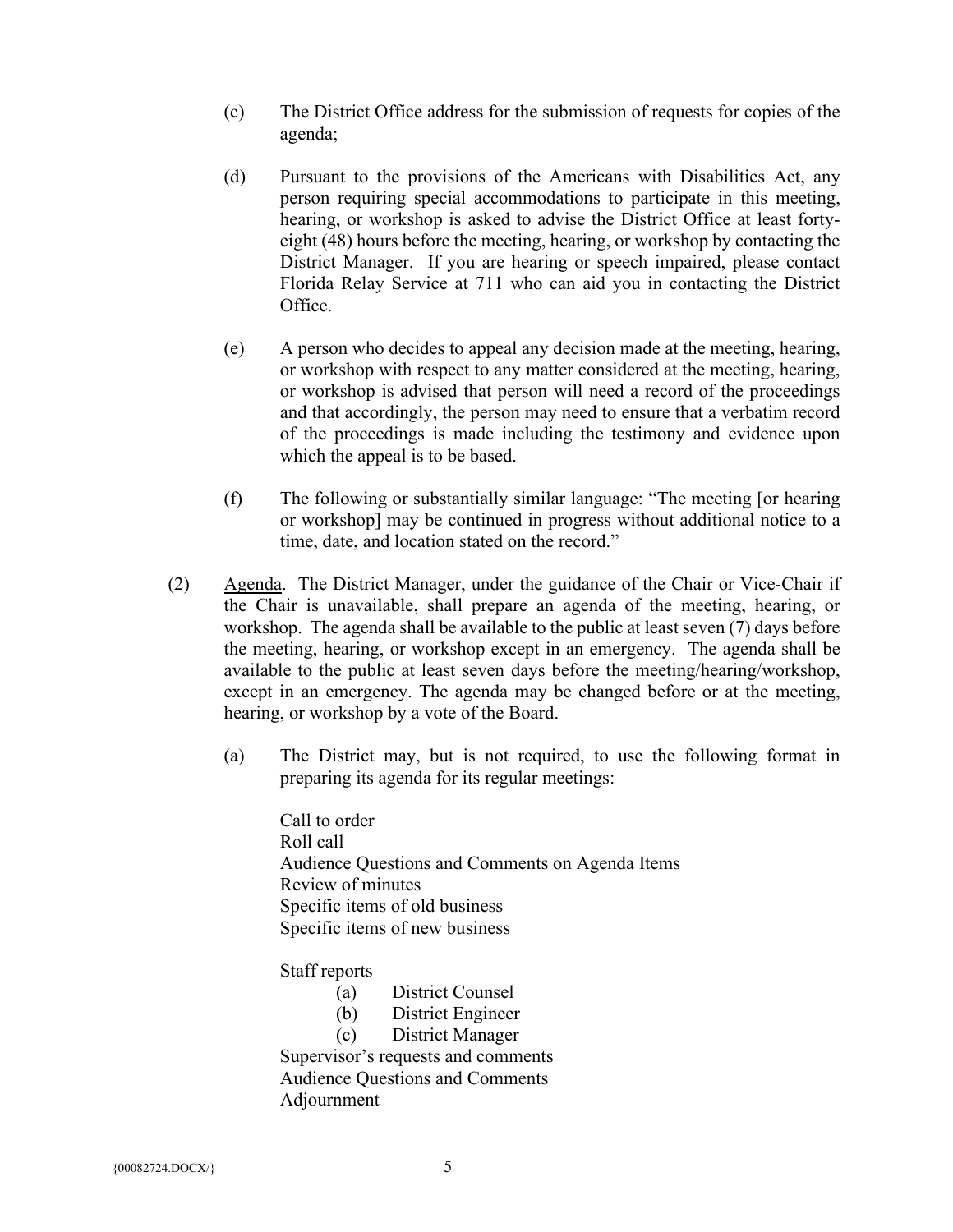- (3) Minutes. The Secretary shall be responsible for keeping the minutes of each meeting of the Board. Minutes shall be corrected and approved by the Board at a subsequent meeting.
- (4) Receipt of Notice. Persons wishing to receive, by mail, notices or agendas of meetings, may so advise the District Manager or Secretary at the District Office. Such persons shall furnish a mailing address in writing and shall be required to prepay the cost of the copying and postage.
- (5) Emergency Meetings. The Chair, or Vice-Chair if the Chair is unavailable, may convene an emergency meeting of the Board without first having complied with subsections  $(1)$ ,  $(2)$ ,  $(4)$ , and  $(6)$  to act on emergency matters that may affect the public health, safety or welfare. Whenever possible, the Chair shall make reasonable efforts to notify all Board members of an emergency meeting twentyfour (24) hours in advance. Reasonable efforts may include telephone notification. After an emergency meeting, the Board shall publish in a newspaper of general circulation in the District, the time, date, and place of the emergency meeting, the reasons why an emergency meeting was necessary, and a description of the action taken. Whenever an emergency meeting is called, the District Manager shall be responsible for notifying at least one major newspaper of general circulation in the District. Actions taken at an emergency meeting may be ratified by the Board at a regularly noticed meeting subsequently held.
- (6) Public Comment. The public shall be provided the opportunity to be heard on any proposition that will come before the Board at a meeting. The Board shall set aside a reasonable amount of time for public comment on agenda items, and the time for public comment shall be identified in the agenda. Persons wishing to address the Board should notify the Secretary of the Board prior to the "Audience Comment" section of the agenda. Each person wishing to address the Board will be given a reasonable amount of time for their comments, in the interest of time and fairness to other speakers.
- (7) Budget Hearing. Notice of hearing on the annual budget(s) shall be in accord with Section 190.008, Florida statutes. Once adopted in accord with Section 190.008, Florida Statutes, the annual budget(s) may be amended from time to time by action of the Board. Approval of invoices by the Board in excess of the funds allocated to a particular budgeted line item shall serve to amend the budgeted line item.
- (8) Continuances. Any meeting of the Board or any item or matter included on the agenda for a meeting may be continued without re-notice or re-advertising provided that the continuance is to a specified date, time and location publicly announced at the meeting where the item or matter was included on the agenda.
- (9) Board Authorization. The District has not adopted Robert's Rules of Order. For each agenda item, there shall be discussion permitted among the Board members during the meeting. Approval or disapproval of resolutions and other proposed Board actions shall be in the form of a motion by one Board member, a second by another Board member, and an affirmative vote by the majority of the Board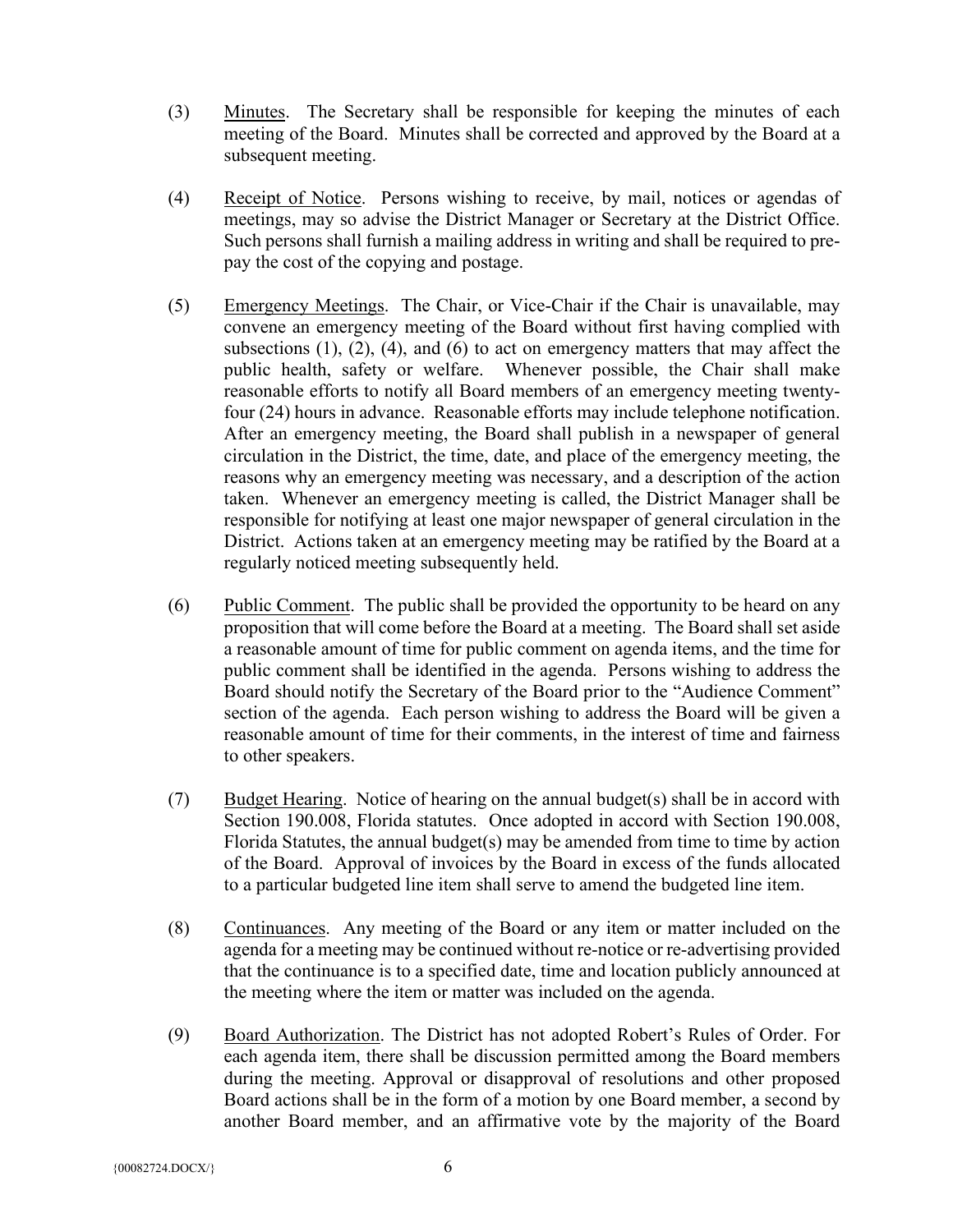members present. Any Board member, including the Chair, can make or second a motion.

**Specific Authority: s.s. 189.015, 190.005, 190.011(5), Fla. Stat.**

**Law Implemented: s.s. 190.007, 190.008, 120.53, 286.0105, 286.0114, 120.54, Fla. Stat.**

- 2.0 Rulemaking Proceedings.
	- (1) Commencement of Proceedings. Proceedings held for adoption, amendment, or repeal of a District rule shall be conducted according to the applicable provisions of Chapter 120, Florida Statutes, and these Rules. Rulemaking proceedings shall be deemed to have been initiated upon publication of notice by the District.
	- (2) Notice of Rule Development.
		- (a) Except when the intended action is the repeal of a rule, the District shall provide notice of the development of proposed rules by publication of a notice of rule development in a newspaper of general circulation in the District before providing notice of a proposed rule as required by paragraph (3). The notice of rule development shall indicate the subject area to be addressed by rule development, provide short, plain explanation of the purpose and effect of the proposed rule, cite specific legal authority for the proposed rule, and a statement of how a person may promptly obtain a copy of any preliminary draft, if available. The notice of rule development shall be published at least twenty-nine (29) days prior to the public hearing on the proposed rule.
		- (b) All rules shall be drafted in accord with Chapter 120, Florida Statutes.

### (3) Notice of Proceedings and Proposed Rules.

(a) Prior to the adoption, amendment, or repeal of any rule other than an emergency rule, the District shall give notice of its intended action, setting forth a short, plain explanation of the purpose and effect of the proposed action; a reference to the specific rulemaking authority pursuant to which the rule is adopted; and a reference to the section or subsection of the Florida Statutes or the Laws of Florida being implemented, interpreted, or made specific. The notice shall include a summary of the District's statement of the estimated regulatory costs, if one has been prepared, based on the factors set forth in Section 120.541(2), Florida Statutes, and a statement that any person who wishes to provide the District with a lower cost regulatory alternative as provided by Section 120.541(1), must do so in writing within twenty-one (21) days after publication of the notice; and a statement as to whether, based on the statement of the estimated regulatory costs or other information expressly relied upon and described by the District if no statement of regulatory costs is required, the proposed rule is expected to require legislative ratification pursuant to Section 120.541(3). The notice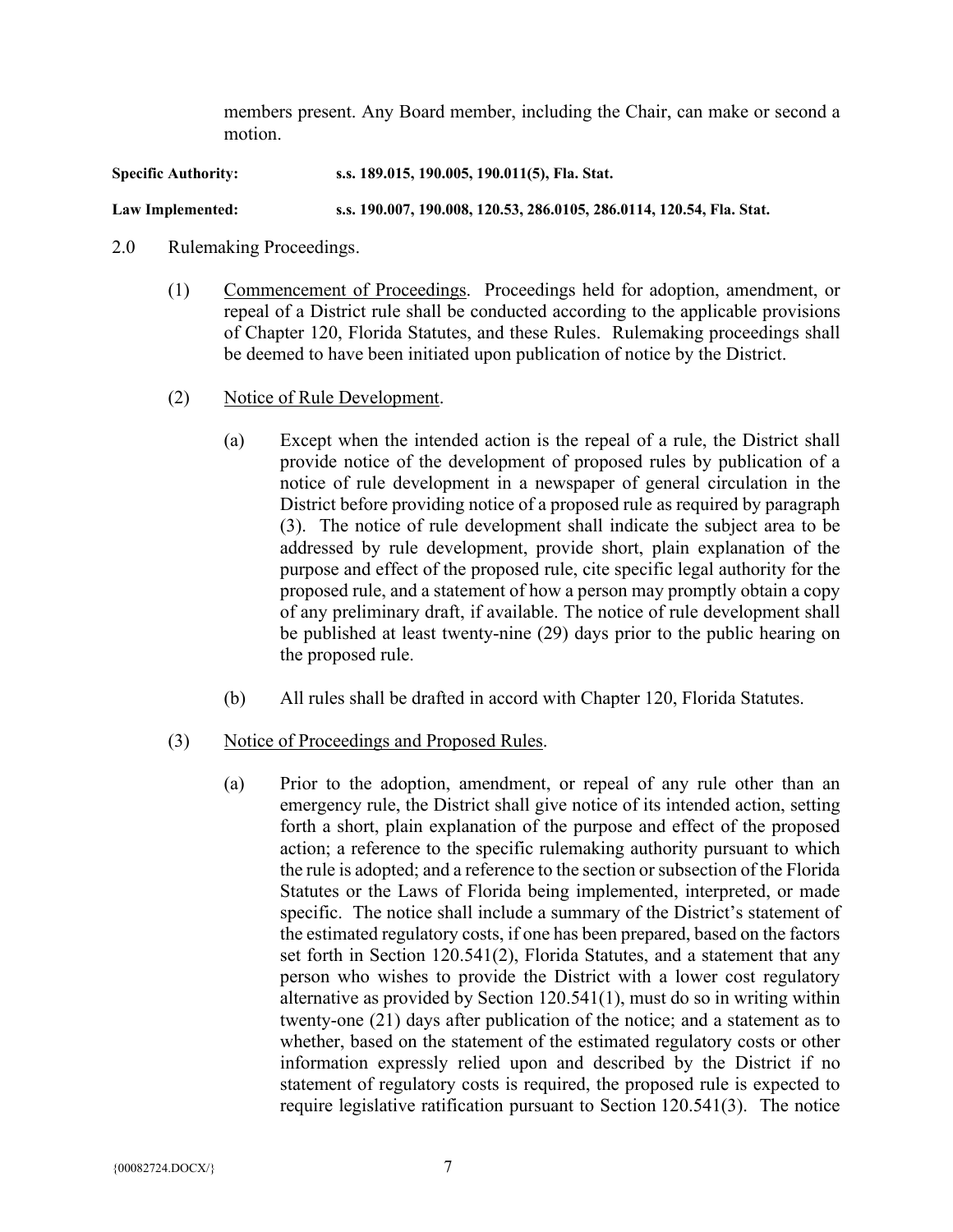must state the procedure for requesting a public hearing on the proposed rule unless one is otherwise scheduled or required under Florida Statutes. Except when the intended action is the repeal of a rule, the notice must include a reference both to the date on which and to the place where the notice of rule development that is required by subsection (2) appeared.

- (b) The notice shall be published in a newspaper of general circulation in the county in which the District is located not less than twenty-eight (28) days prior to the intended action. The proposed rule shall be available for inspection and copying by the public at the time of the publication of notice.
- (c) The notice shall be mailed to all persons named in the proposed rule and to all persons who, at least fourteen (14) days prior to such mailing, have made requests of the District for advance notice of its rulemaking proceedings. Any person may file a written request with the District Manager to receive notice by mail of District proceedings to adopt, amend or repeal a rule. Such persons must furnish a mailing address and may be required to pay the cost of copying and mailing. Notice will then be mailed to all persons whom, at least fourteen (14) days prior to such mailing, have made requests of the District for advance notice of its proceedings.
- (4) Rule Development Workshops. Whenever requested in writing by any affected person, the District must either conduct a rule development workshop prior to proposing rules for adoption or the Board must explain in writing why a workshop is unnecessary. The District may initiate a rule development workshop but is not required to do so.
- (5) Petitions to Initiate Rulemaking. All petitions for the initiation of rulemaking proceedings pursuant to Section 120.54(7), Florida Statutes, must contain the name, address and telephone number of the Petitioner, specific action requested, specific reason for adoption, amendment, or repeal, the date submitted, and shall specify the text of the proposed rule and the facts showing that the Petitioner is regulated by the District, or has substantial interest in the rulemaking, shall be filed with the District. The Board shall then act on the petition in accordance with Section 120.54(7), Florida Statutes, except that copies of the petition shall not be sent to the Administrative Procedure Committee, and notice may be given in a newspaper of general circulation in the county in which the District is located.
- (6) Rulemaking Materials. After the publication of the notice to initiate rulemaking, the Board shall make available for public inspection and shall provide, upon request and payment of the cost of copies, the following materials:
	- (a) The text of the proposed rule, or any amendment or repeal of any existing rules;
	- (b) A detailed written statement of the facts and circumstances justifying the proposed rule;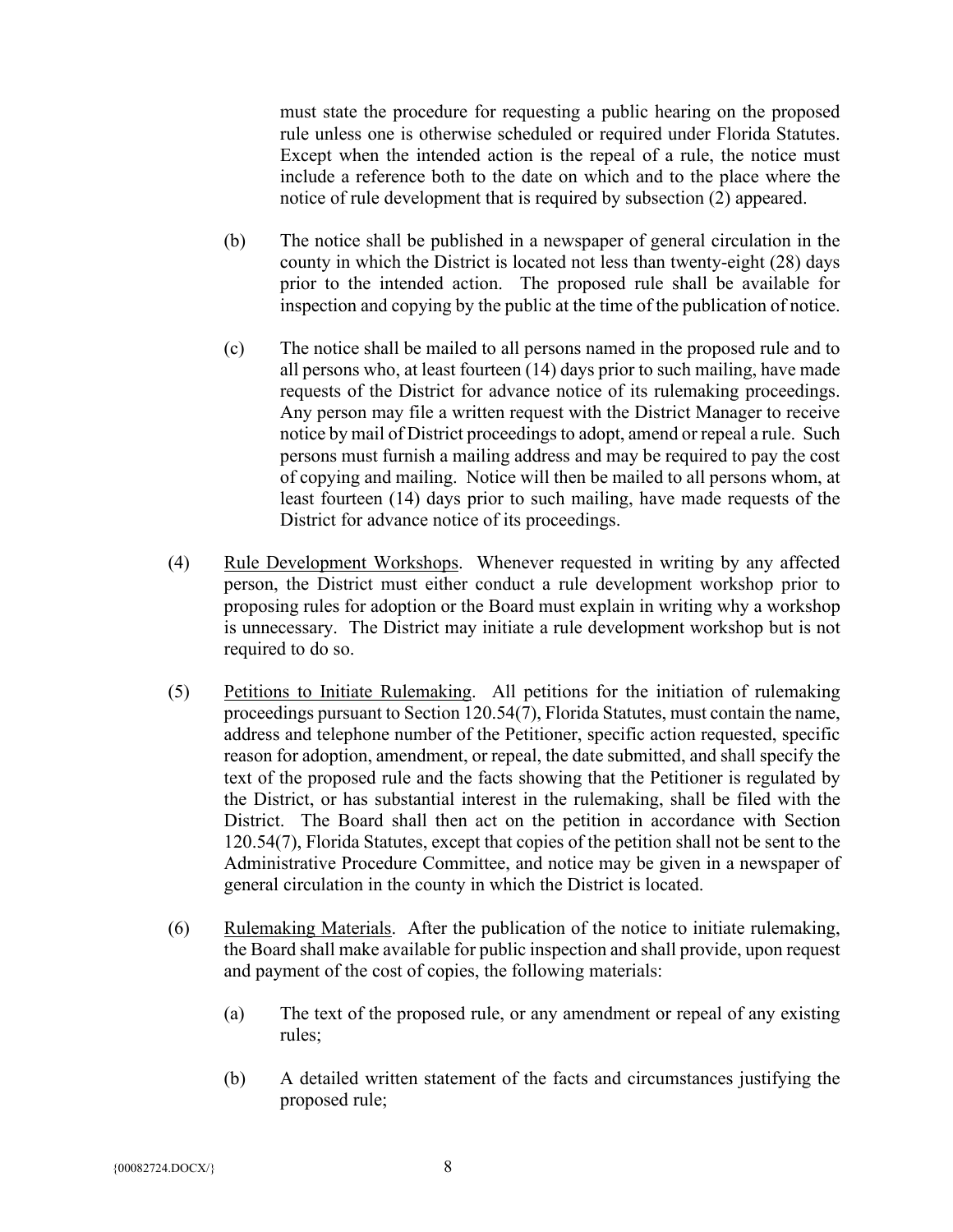- (c) A copy of the statement of estimated regulatory costs if required by Section 120.541, Florida Statutes; and
- (d) The published notice.
- (7) Hearing. The District may, or, upon the written request of any affected person received within twenty-one (21) days after the date of publication of the notice described in section (3) of this Rule, shall, provide a public hearing for the presentation of evidence, argument, and oral statements, within the reasonable conditions and limitations imposed by the District to avoid duplication, irrelevant comments, unnecessary delay, or disruption of the proceedings. The District shall publish notice of the public hearing in a newspaper of general circulation within the District either in the text of the notice described in section (3) of this Rule or in a separate publication at least seven (7) days before the scheduled public hearing. The notice shall specify the date, time, and location of the public hearing, and the name, address, and telephone number of the District contact person who can provide information about the public hearing. Written statements may be submitted by any person prior to or at the public hearing. All timely submitted written statements shall be considered by the District and made part of the rulemaking record.
- (8) Emergency Rule Adoption. The Board may adopt an emergency rule if it finds that immediate danger to the public health, safety or welfare exists which requires immediate action. Prior to the adoption of an emergency rule, the District Manager shall make reasonable efforts to notify a newspaper of general circulation in the District. Notice of emergency rules shall be published as soon as possible in a newspaper of general circulation in the District. The District may use any procedure which is fair under the circumstances in the adoption of an emergency rule as long as it protects the public interest as determined by the District and otherwise complies with these provisions.
- (9) Negotiated Rulemaking. The District may use negotiated rulemaking in developing and adopting rules pursuant to Section 120.54, Florida Statutes.
- (10) Variances and Waivers. Variances and waivers from these Rules may be granted to the provisions and limitations contained in Section 120.542, Florida Statutes.
- (11) Rates, Fees, Rentals and Other Charges. All rates, fees, rentals, or other charges shall be adopted pursuant to Section 190.035, Florida Statutes. For the adoption of rates, fees, rentals or other charges, the Board must hold a public hearing and publish a notice of public hearing one time, at least ten (10) days prior to the public hearing date, in a newspaper of general circulation in the District.

| Specific Authority:     | s.s. 190.011(5), 190.011(15), 120.54, 190.035, Fla. Stat. |
|-------------------------|-----------------------------------------------------------|
| <b>Law Implemented:</b> | s.s. 120.54, 190.035(2), Fla. Stat.                       |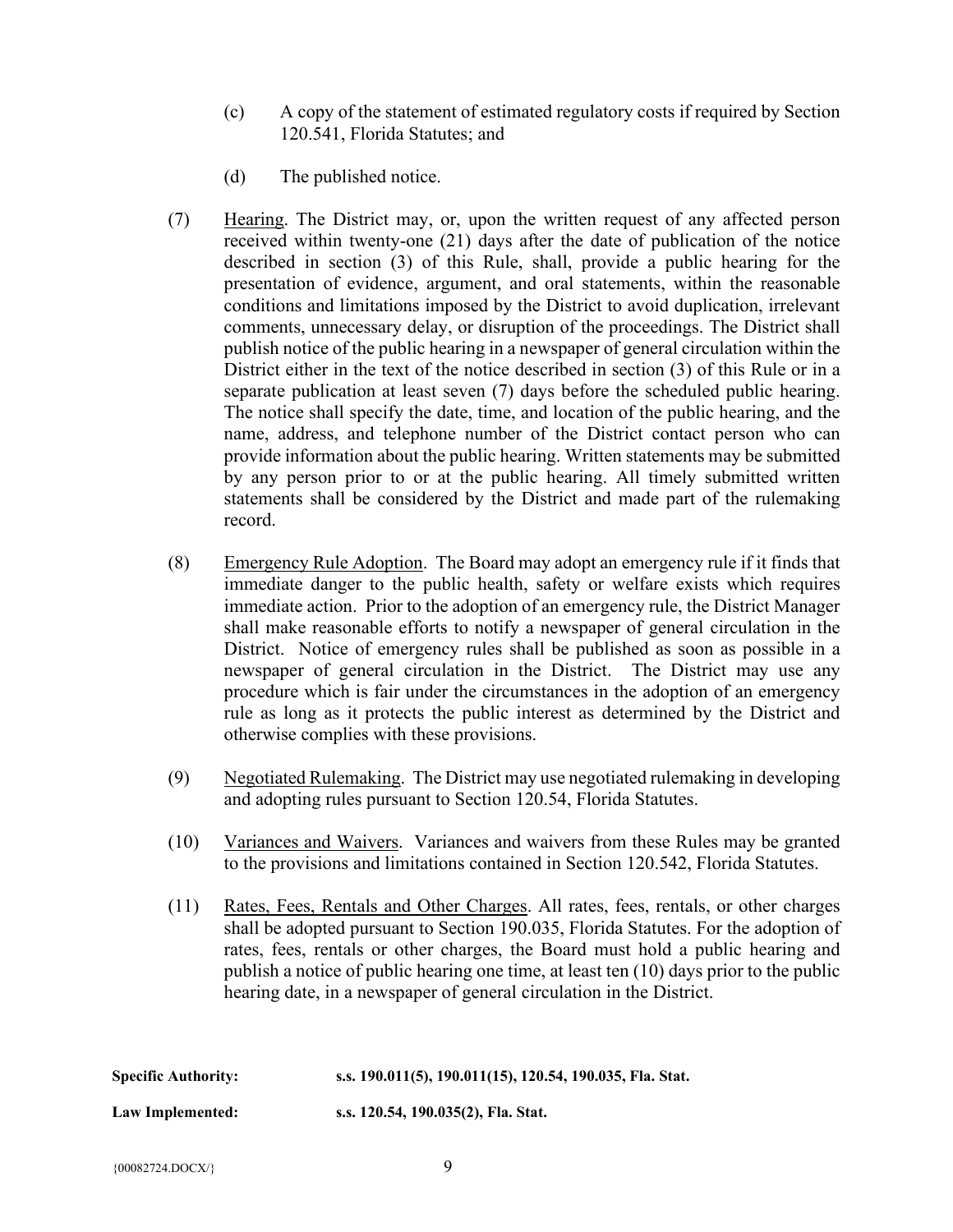- 3.0 Decisions Determining Substantial Interests.
	- (1) Conduct of Proceedings. Proceedings may be held by the District in response to a written request submitted by a substantially affected person within fourteen (14) days after written notice or published notice of District action or notice of District intent to render a decision. Notice of both action taken by the District and the District's intent to render a decision shall state the time limit for requesting a hearing and shall reference the District's procedural rules. If a hearing is held, the Chair shall designate any member of the Board (including the Chair), District Manager, District Counsel, or other person to conduct the hearing.

The person conducting the hearing may:

- 1. Administer oaths and affirmations;
- 2. Rule upon offers of proof and receive relevant evidence;
- 3. Regulate the course of the hearing, including any prehearing matters;
- 4. Enter orders;
- 5. Make or receive offers of settlement, stipulation, and adjustment.
- (a) The person conducting the hearing shall, within thirty (30) days after the hearing or receipt of the hearing transcript, whichever is later, file a recommended order which shall include a caption, time and place of hearing, appearances entered at the hearing, statement of the issues, findings of fact and conclusions of law, separately stated, and a recommendation for final District action.
- (b) The District shall issue a final order within forty-five (45) days:
	- 1. After the hearing is concluded, if conducted by the Board;
	- 2. After a recommended order is submitted to the Board and mailed to all parties, if the hearing is conducted by persons other than the Board; or
	- 3. After the Board has received the written and oral material it has authorized to be submitted, if there has been no hearing.
- (2) Eminent Domain. After determining the need to exercise the power of eminent domain pursuant to Subsection 190.11(11), Florida Statutes, the District shall follow those procedures prescribed in Chapters 73 and 74, Florida statutes. Prior to exercising the power of eminent domain, the District shall: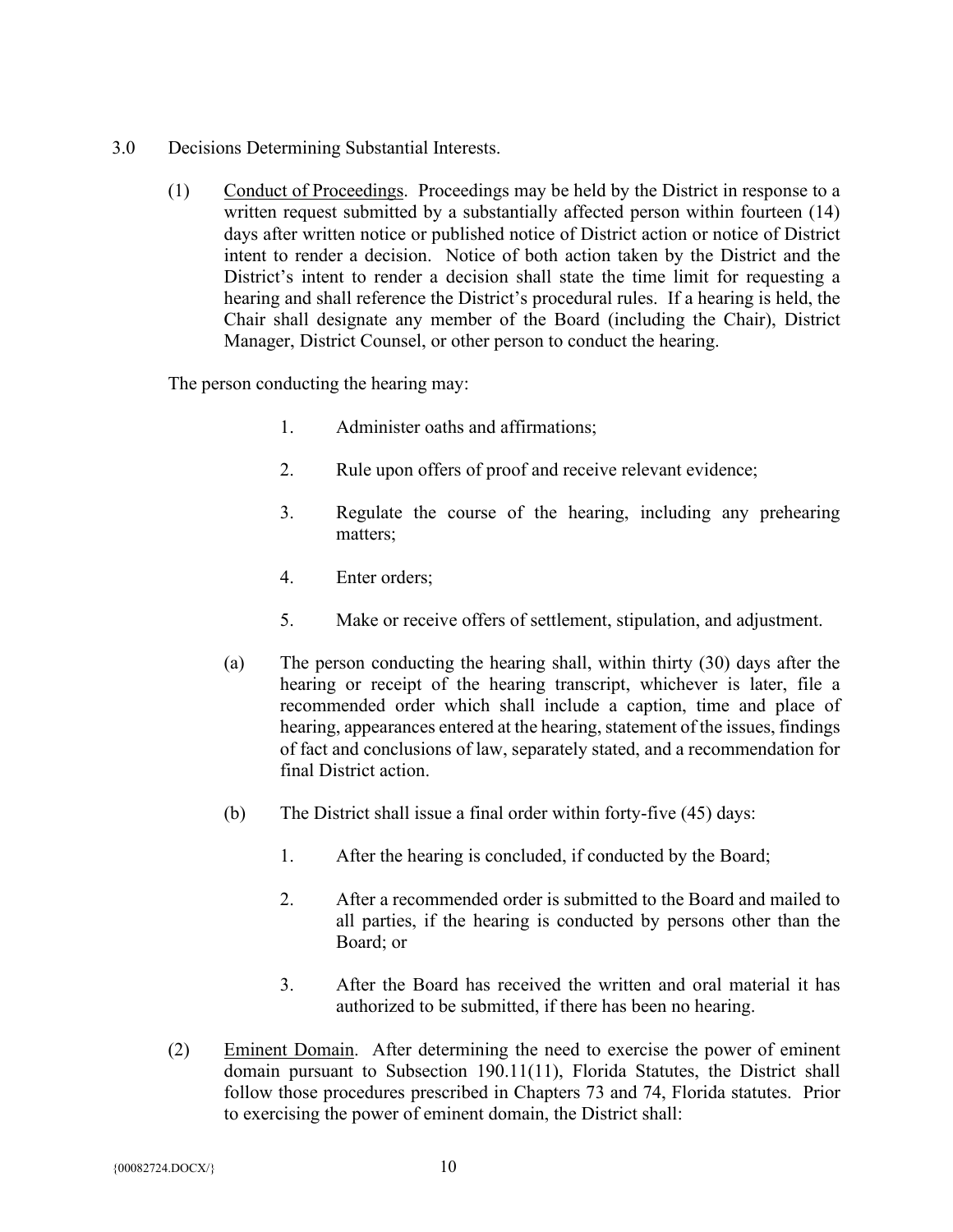- (a) Adopt a resolution identifying the property to be taken;
- (b) If the property is beyond the boundaries of the District, obtain approval by resolution of the governing body of the county if the taking will occur in an unincorporated area, or of the municipality if the taking will occur within the municipality.

**Specific Authority: s.s. 190.011(5), 190.011(15), Fla. Stat.**

**Law Implemented: s.s. 190.011(11), Fla. Stat.**

- 4.0 Purchasing, Contracts, Construction and Maintenance.
	- (1) Purpose and Scope. In order to comply with Sections 190.033(1) through (3), 287.055 and 287.017, Florida Statutes, the following procedures, definitions and rules are outlined for the purchase of professional, construction, maintenance, and contract services, and goods, supplies, materials, and insurance.
	- (2) No vendor shall be entitled to recover any costs of bid, proposal, reply, or response preparation or submittal from the District.
	- (3) Definitions.
		- (a) "Continuing contract" is a contract for professional services (of a type described above), entered into in accordance with this Rule, between the District and a firm whereby the firm provides professional services for the District or for work of a specified nature with no time limitation, except that the contract shall provide a termination clause.
		- (b) "Contractual services" means rendering time and effort rather than furnishing specific goods or commodities. This term applies only to those individuals and firms rendering services as independent contractors. Contractual services do not include legal (including attorneys, paralegals, court reporters and expert witnesses, including appraisers), artistic, auditing, health, or academic program services, or professional services (as defined in Section 287.055(2)(a), Florida Statutes and these Rules) and shall generally be considered the services referenced by Section 287.012(8), Florida Statutes. Contractual services do not include the extension of an existing contract for services if such extension is provided for in the contract terms. Contractual services also do not include any contract for the furnishing of labor or materials for the construction, repair, renovation, demolition, or modification of any facility, building, portion of building, utility, park, parking lot, or structure or other improvement to real property, as those services shall be governed by Rule 4.2.
		- (c) "Emergency purchases" means a purchase necessitated by a sudden unexpected turn of events (for example, acts of God, riot, fires, floods,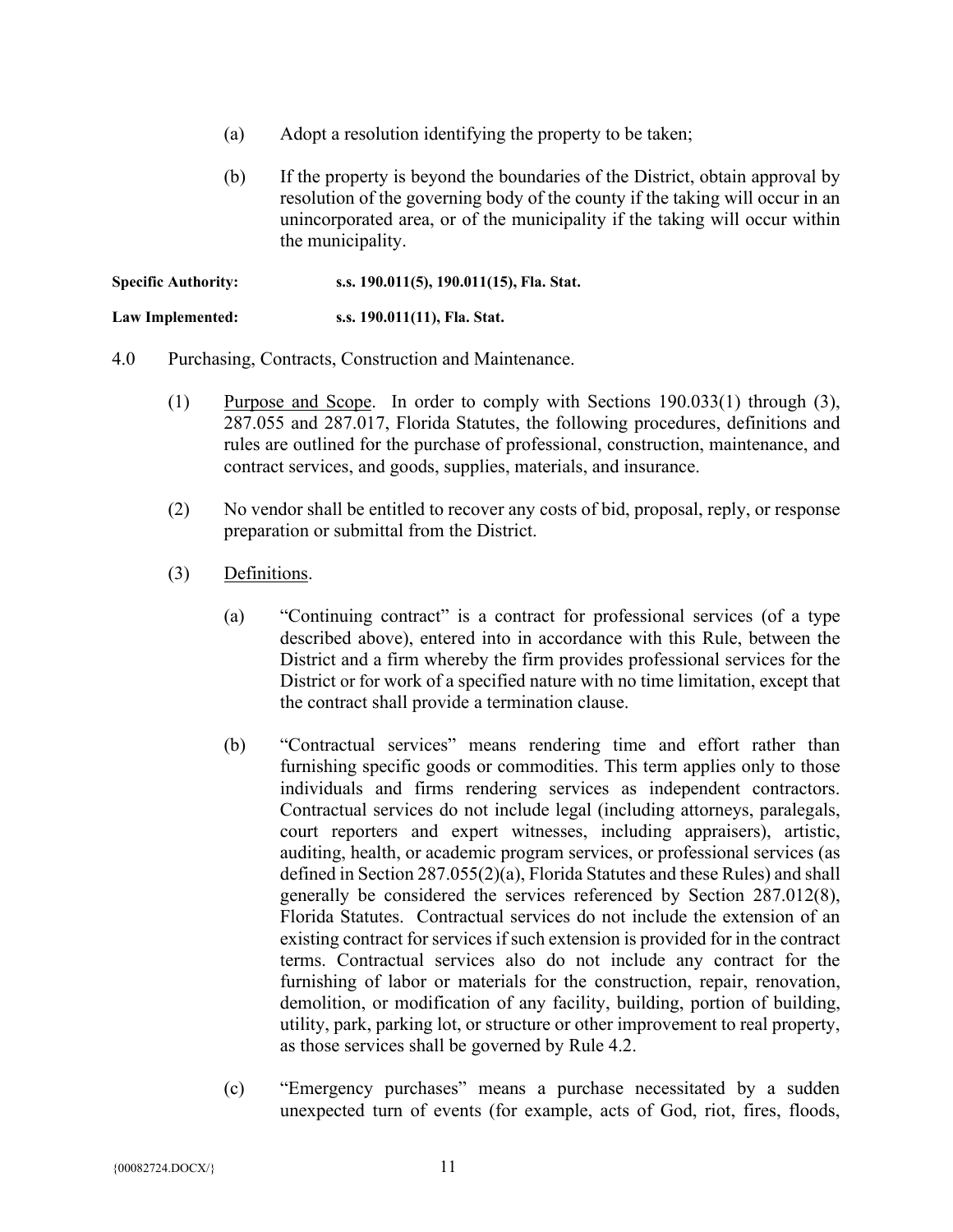hurricanes, accidents, or any circumstances or cause beyond the control of the Board in the normal conduct of its business), where the Board finds that the delay incident to competitive solicitation would be detrimental to the interests of the District. This includes, but is not limited to, instances where the time to competitively award the project will jeopardize the funding for the project, will materially increase the cost of the project, or will create an undue hardship on the public health, safety, or welfare.

- (d) "Goods, supplies and materials" do not include printing, insurance, advertising, or legal notices.
- (e) "Invitation to Bid" is a written solicitation for sealed bids with the title, date and hour of the public bid opening designated specifically and defining the commodity or service involved. It includes printed instructions prescribing conditions for bidding, evaluation criteria, and provides for a manual signature of an authorized representative.
- (f) "Lowest Responsible bid/proposal" means, in the sole discretion of the Board, the bid or proposal (i) is submitted by a person or firm capable and qualified in all respects to perform fully the contract requirements and with the integrity and reliability to assure good faith performance, (ii) is responsive to the invitation to bid or request for proposal as determined by the Board, and (iii) is the lowest cost to the District. Minor variations in the bid may be waived by the Board. Mistakes in arithmetic extension of pricing may be corrected by the Board. Bids may not be modified after opening.
- (g) "Most Advantageous bid/proposal" means, in the sole discretion of the Board, the bid or proposal (i) is submitted by a person or firm capable and qualified in all respects to perform fully the contract requirements and with the integrity and reliability to assure good faith performance, (ii) is responsive to the invitation to bid or request for proposal as determined by the Board, and (iii) is the most advantageous bid or proposal to the District. Minor variations in the bid may be waived by the Board. Mistakes in arithmetic extension of pricing may be corrected by the Board. Bids may not be modified after opening.
- (h) "Professional services" means those services within the scope of the practice of architecture, professional engineering, landscape architecture or registered surveying and mapping, as defined by the laws of Florida, or those performed by an architect, professional engineer, landscape architect or registered surveyor and mapper, in connection with the firm's or individual's professional employment or practice.
- (i) "Project" means that fixed capital outlay study or planning activity when basic construction cost is estimated by the District to exceed the threshold amount provided in Section 287.017, Florida Statutes, for CATEGORY FOUR, or for a planning study activity when the fee for professional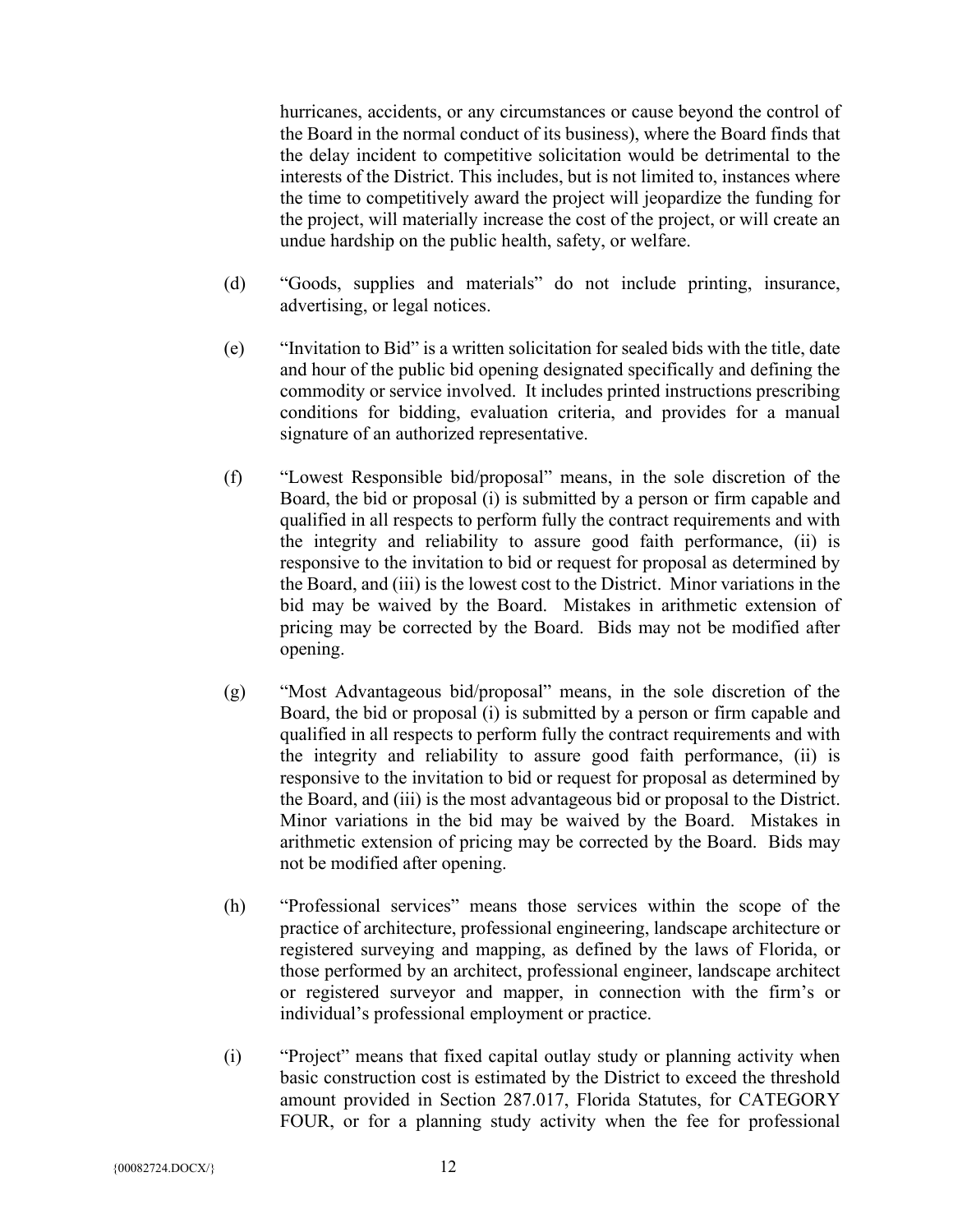services is estimated by the District to exceed the threshold amount provided in Section 287.017, for CATEGORY TWO, as such categories may be amended from time to time by the State of Florida Department of Management Services to reflect inflation or other measures.

- (j) "Purchase" means acquisition by sale, rent, lease, purchase, or installment sale. It does not include transfer, sale or exchange of goods, supplies or materials between the District and any federal, state, regional or local government entity or political subdivision of the state.
- (k) "Request for Proposal" is a written solicitation for sealed proposals with the title, date and hour of the public opening designated and requiring the manual signature of an authorized representative. It may provide general information, applicable laws and rules, statement of work, functional or general specifications, proposal instructions, work detail analysis and evaluation criteria as necessary.
- (l) "Responsive bid/proposal" means a bid or proposal which conforms in all material respects to the specifications and conditions in the invitation to bid or request for proposal and these Rules, and the cost components of which are appropriately balanced. A bid/proposal is not responsive if the person or firm submitting the bid fails to meet any requirement relating to the qualifications, financial stability, or licensing of the bidder.

| <b>Specific Authority:</b> | s.s. 190.011(5), Fla. Stat. |
|----------------------------|-----------------------------|
| Law Implemented:           | s.s. 190.033, Fla. Stat.    |

- 4.1 Purchase of Goods, Supplies, and Materials.
	- (1) Purpose and Scope. All purchases of goods, supplies, or materials exceeding the amount provided in Section 287.017, Florida Statutes, for CATEGORY FOUR, as such category may be amended from time to time, shall be purchased under the terms of these Rules. Contracts for purchases of "goods, supplies, and materials" do not include printing, insurance, advertising or legal notices.
	- (2) Procedure. When a purchase of goods, supplies or materials is within the scope of this Rule, the following is appropriate:
		- (a) The Board shall cause to prepare an Invitation to Bid or Request for Proposal, as appropriate.
		- (b) The Notice of Invitation to Bid or Request for Proposal shall be advertised at least once in a newspaper of general circulation within the District. The notice shall allow at least seven (7) days for submittal of bids, unless the Board, for good cause, determines a shorter period of time is appropriate.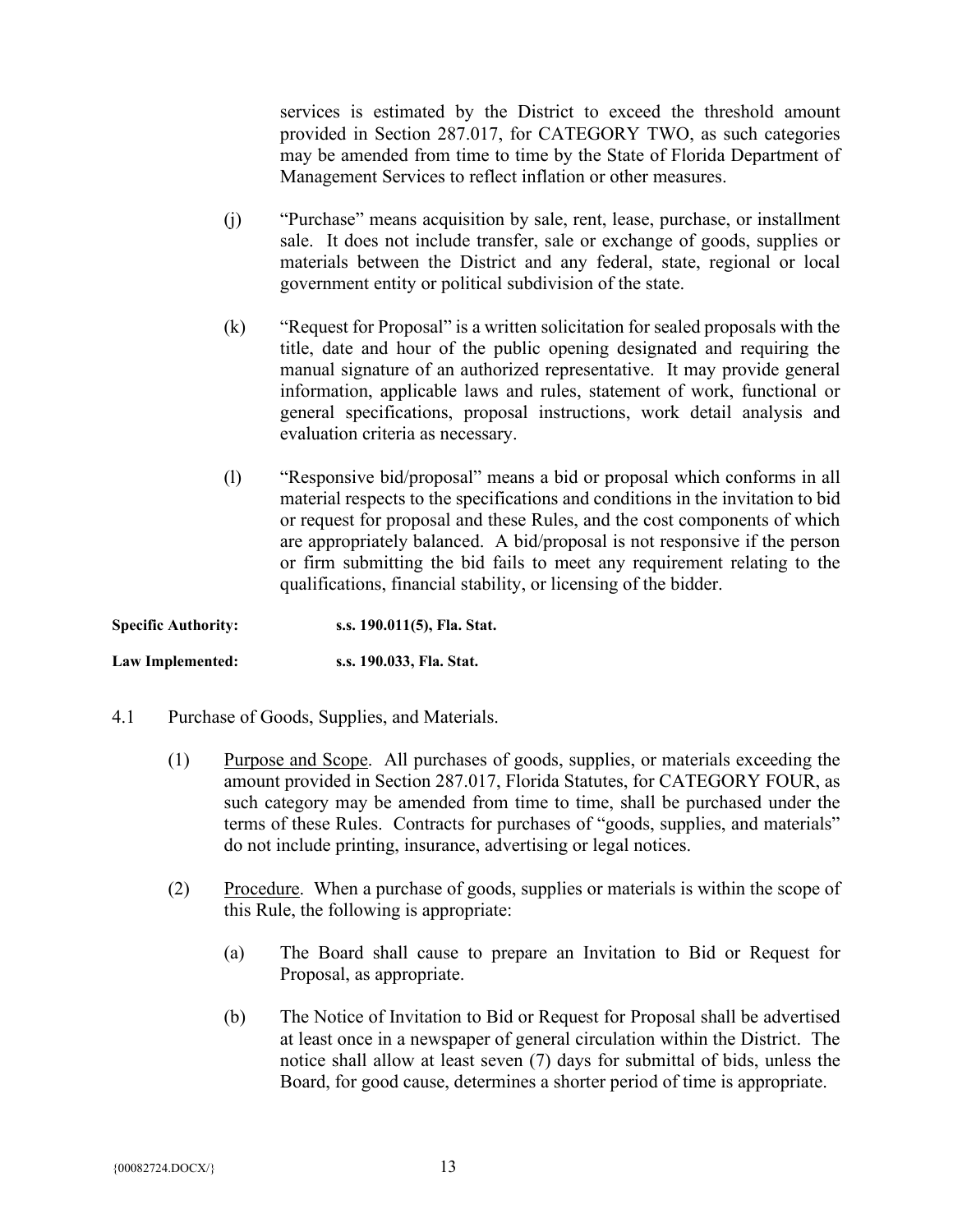- (c) The District may maintain lists of persons interested in receiving notices of invitations to bid or requests for proposals. Persons who provide their name and address to the District Manager for inclusion on the list shall receive notices by mail.
- (d) Bids or proposals shall be opened at the time and place noted on the Invitation to Bid or Request for Proposal. Bids and proposals shall be evaluated in accordance with the invitation or request and these Rules.
- (e) The Most Advantageous Bid or Proposal shall be accepted; however, the Board shall have the right to reject all bids, either because they are too high, or because the Board determines that it is in the best interests of the District. In the event the bids exceed the amount of funds available to be allocated by the District for this purchase, the bids may be rejected. The board may require bidders to furnish performance and/or other bonds with a responsible surety to be approved by the Board.
- (f) Notice of award or intent to award, including rejection of some or all bids, shall be provided in writing to all bidders by United States Mail, or by hand delivery, or by overnight delivery service, and by posting same in the District Office for seven (7) days.
- (g) If only one response to an Invitation to Bid or Request for Proposal is received, the District may proceed with the procurement of goods, supplies or materials. If no response to an Invitation to Bid or Request for Proposal is received, the District may take whatever steps reasonably necessary in order to proceed with the procurement of goods, supplies, and materials.
- (h) If the District does not receive a response to its competitive solicitation, the District may proceed to purchase such goods, supplies, materials, or construction services in the manner it deems in the best interests of the District.
- (i) The District may make an emergency purchase without complying with these rules. The fact that an emergency purchase has occurred or is necessary shall be noted in the minutes of the next Board Meeting.

| <b>Specific Authority:</b> | s.s. 190.011(5), Fla. Stat. |
|----------------------------|-----------------------------|
| Law Implemented:           | s.s. 190.033, Fla. Stat.    |

- 4.2 Contracts for Construction of Authorized Project.
	- (1) Scope. All contracts for the construction or improvement of any building, structure or other public construction works authorized by Chapter 190, Florida Statues, the costs of which are estimated by the District in accordance with generally accepted cost accounting principles to be in excess of the threshold amount for applicability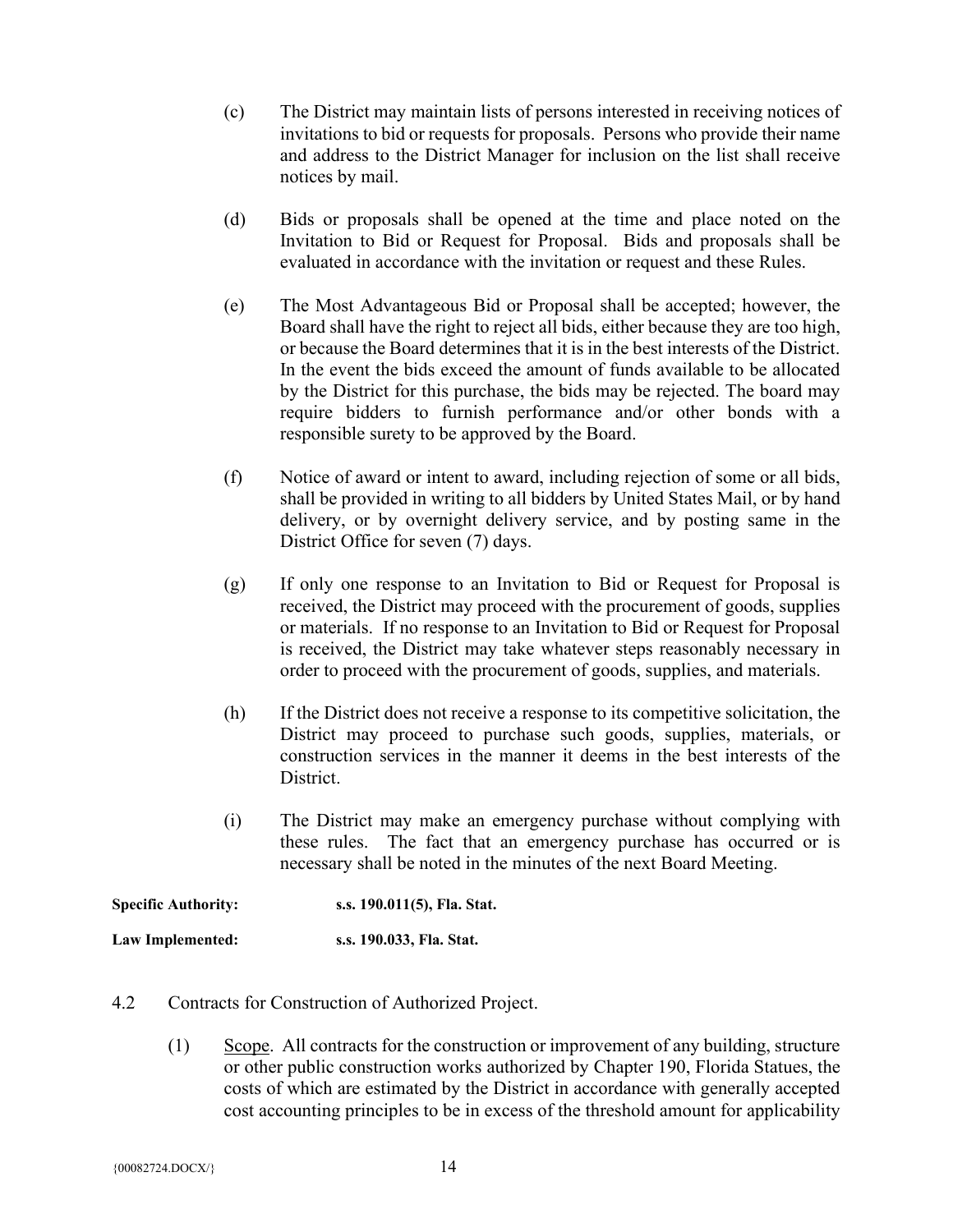of Section 255.20, Florida Statutes, as that amount may be indexed or amended from time to time, shall be let under the terms of these Rules and comply with the bidding procedures of Section 255.20, Florida Statutes, as the same may be amended from time to time. In the event of conflict between these Rules and Section 255.20, Florida Statutes, the latter shall control. A project shall not be divided solely to avoid the threshold bidding requirements.

- (2) Procedure.
	- (a) Notice of Invitation to Bid, Request for Proposal, or request for qualifications shall be advertised at least once in a newspaper of general circulation in the District. The notice shall allow at least twenty-one (21) days for submittal of sealed bids, unless the Board, for good cause, determines a shorter period of time is appropriate. Any project projected to cost more than \$500,000 must be noticed at least thirty (30) days prior to the date of submittal for bids.
	- (b) The District may maintain lists of persons interested in receiving notices of Invitation to Bid, Requests for Proposals, or request for qualifications. Persons who provide their name and address to the District Office for inclusion on the list shall receive notices by mail.
	- (c) To be eligible to submit a bid, statement of qualifications, or proposal, a firm or individual must, at the time of receipt of its bid proposal:
		- 1. Hold all required applicable state professional licenses in good standing.
		- 2. Hold all required applicable federal licenses in good standing, if applicable.
		- 3. If the bidder is a corporation, hold a current and active Florida Corporate Charter or be authorized to do business in Florida in accordance with Chapter 607, Florida Statutes.
		- 4. Meet any special pre-qualification requirement set forth in the bid/proposal specifications.

Evidence of compliance with these Rules may be submitted with the bid or proposal, if required by the District.

(d) Bids, statements of qualifications, or proposals shall be opened at the time, date and place noted on the Invitation to Bid, Request for Proposals, or request for qualifications. Bids or proposals shall be evaluated in accordance with the Invitation to Bid or Request for Proposal and these Rules.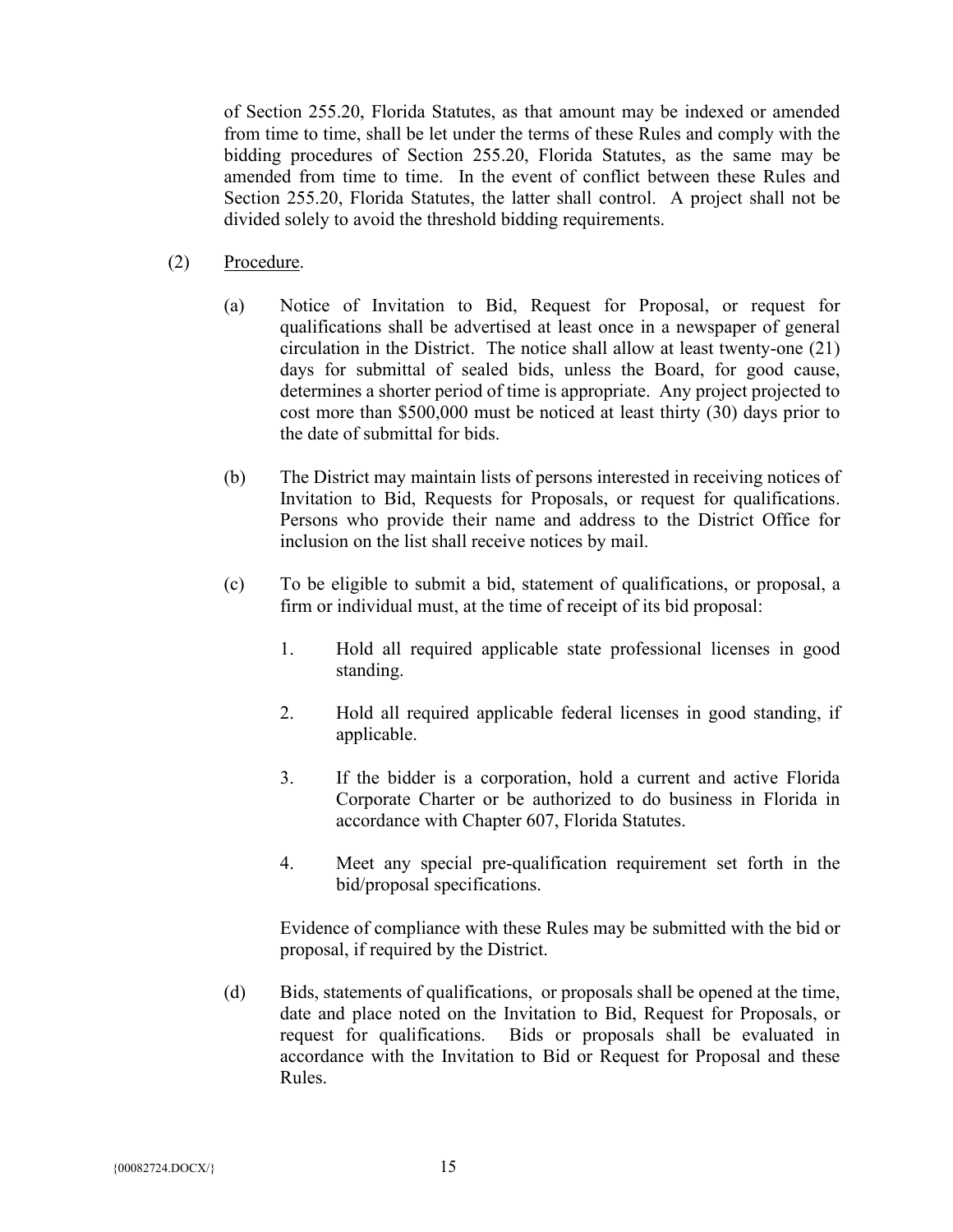- (e) To assist in the determination of the most advantageous bidder, the District Representative may invite public presentation by firms regarding their qualifications, approach to the project, and ability to perform the contract in all respects.
- (f) In determining the most advantageous bidder, the District Representative may consider, in addition to the factors described in the invitation or request, the following:
	- 1. The ability and adequacy of the professional personnel employed by each bidder or proposer.
	- 2. The past performance of each bidder or proposer for the District and in other professional employment settings.
	- 3. The willingness of each bidder or proposer to meet time and budget requirements.
	- 4. The geographic location of each bidder or proposer's headquarters or office in relation to the project.
	- 5. The recent, current, and project workloads of the bidder or proposer.
	- 6. The volume of work previously awarded to each bidder or proposer.
	- 7. Whether the cost components of each bid or proposal are appropriately balanced.
	- 8. Whether the bidder or proposer is a certified minority business enterprise.
- (g) The Most Advantageous Bid/Proposal/statement of qualifications shall be accepted; however, the Board shall have the right to reject all submissions, either because they are too high or because the Board determines it is in the best interests of the District. The Board may require bidders or proposers to furnish performance bonds and/or other bonds with a responsive surety to be approved by the Board. If the Board receives fewer than three (3) responses to an Invitation to Proposal, the Board, may, in its discretion, readvertise for additional bids without rejecting any submitted bid or proposal. In the event the bids exceed the amount of funds available to or allocated by the District for this purchase, the bids may be rejected. Bidders or proposers not receiving a contract award shall not be entitled to recover costs of bid or proposal preparation or submittal from the District.
- (h) Notice of the award or intent to award, including rejection of some or all bids, shall be provided in writing to all bidders or proposers by email or United States Mail, or by hand delivery, or by overnight delivery service, and by posting the same in the District Office or website for seven (7) days.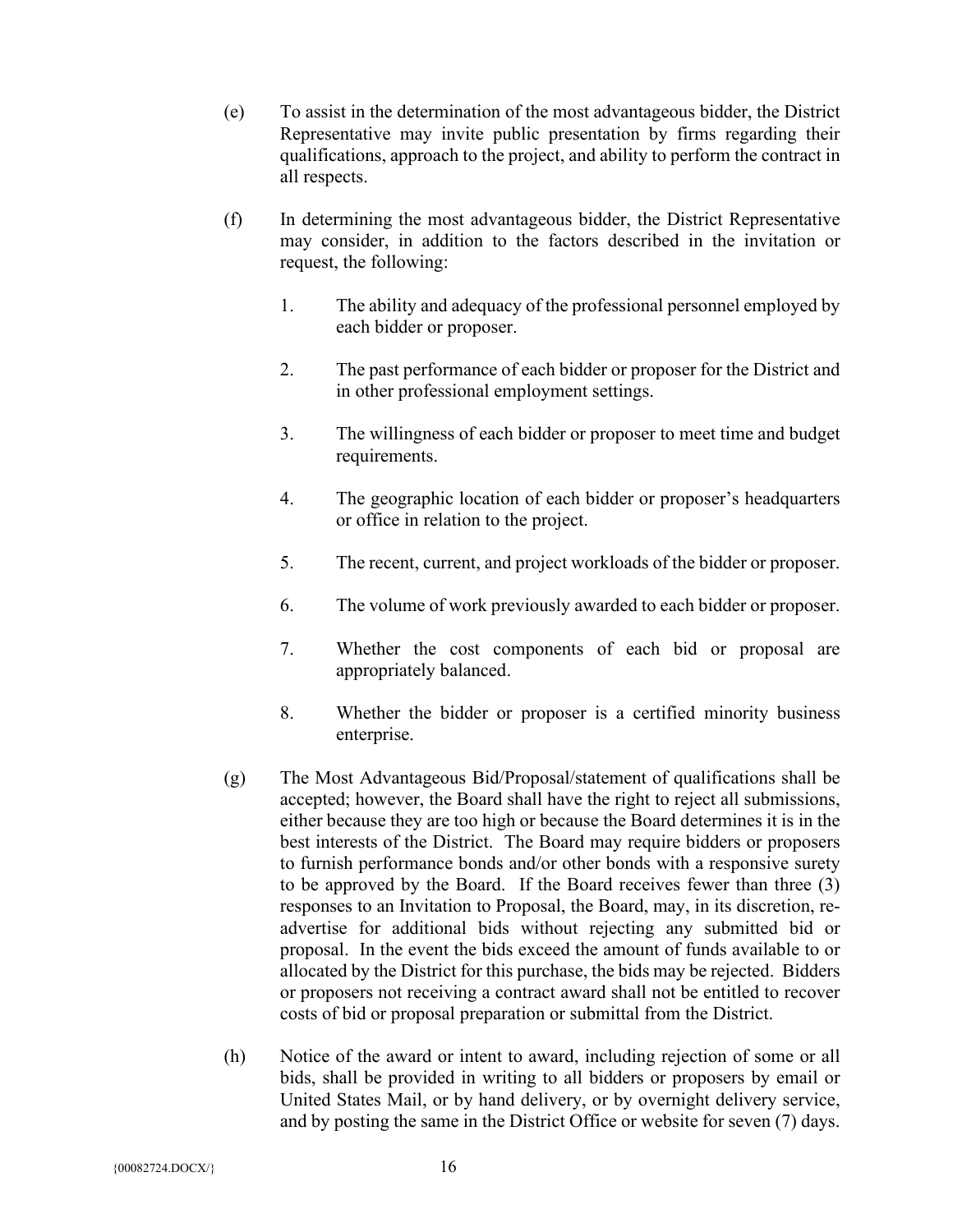| <b>Specific Authority:</b> | s.s. 190.011(5), Fla. Stat. |
|----------------------------|-----------------------------|
| Law Implemented:           | s.s. 190.033, Fla. Stat.    |

- 4.3 Contracts for Maintenance Service.
	- (1) Scope. All contracts for maintenance of any District facility or project shall be let under the terms of these Rules if the cost exceeds the amount provided in Section 287.017, Florida Statutes, for CATEGORY FOUR, as such category may be amended from time to time by the State of Florida Department of Management Services. The maintenance of these facilities or projects may involve the purchase of contract services and /or goods, supplies or materials as defined herein. Where a contract for maintenance of such facility or project includes goods, supplies or materials and/or contract services, the District may in its sole discretion, award the contract according to the Rules in this subsection in lieu of separately bidding for maintenance, goods, supplies and materials, and contract services. However, a project shall not be divided solely in order to avoid the threshold bidding requirements.
	- (2) Procedure.
		- (a) Notice of Invitation to Bid or Request for Proposal shall be advertised at least once in a newspaper of general circulation in the District. The notice shall allow at least seven (7) days for submittal of bids, unless the Board, for good cause, determines a shorter period of time is appropriate.
		- (b) The District may maintain lists of persons interested in receiving notices of Invitations to Bid or Requests for Proposals. Persons who provide their name and address to the District Office for inclusion on the list shall receive notices by mail.
		- (c) In order to be eligible to submit a bid or proposal, a firm or individual must, at the time of receipt of the bids or proposals:
			- 1. Hold the required applicable state and professional licenses in good standing.
			- 2. Hold all required applicable federal licenses in good standing, if any.
			- 3. Hold a current and active Florida Corporate Charter or be authorized to do business in Florida in accordance with Chapter 607, Florida Statutes, if the bidder is a corporation.
			- 4. Meet any special pre-qualification requirements set forth in the bid proposal specifications.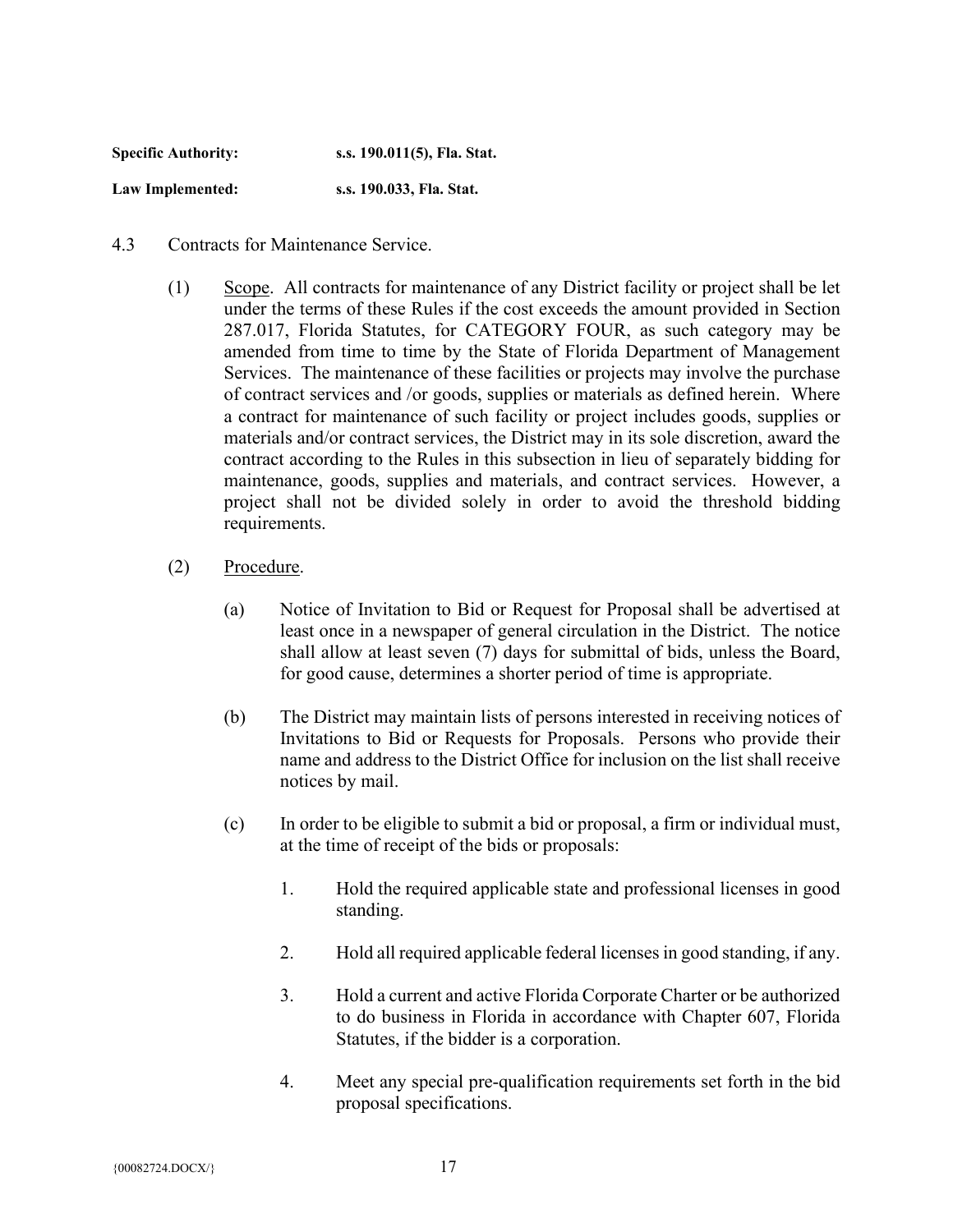Evidence of compliance with these Rules may be submitted with the bid, if required by the District.

- (d) Bids or Proposals shall be opened at the time, date and place noted on the Invitation to Bid or Request for Proposal. Bids and Proposals shall be evaluated in accordance with the Invitation or Request and these Rules.
- (e) To assist in the determination of the Most Advantageous Bid or Proposal, the District Representative may invite public presentation by firms regarding their qualifications, approach to the project, and ability to perform the contract in all respects.
- (f) In determining the Most Advantageous Bid or Proposal, the District Representative may consider, in addition to the factors described in the Invitation or request, the following:
	- 1. The ability and adequacy of the professional personnel employed by each bidder or proposer.
	- 2. The past performance of each bidder or proposer for the District and in other professional employment settings.
	- 3. The willingness of each bidder or proposer to meet time and budget requirements.
	- 4. The geographic location of each bidder or proposer's headquarters or office in relation to the project.
	- 5. The recent, current, and project workloads of the bidder or proposer.
	- 6. The volume of work previously awarded to each bidder or proposer.
	- 7. Whether the cost components of each bid or proposal are appropriately balanced.
	- 8. Whether the bidder or proposer is a certified minority business enterprise.
- (g) The Most Advantageous Bid or Proposal may be accepted; however, the Board shall have the right to reject all bids or proposals, either because they are too high or because the Board determines it is in the best interests of the District. The Board may require bidders to furnish performance bonds and/or other bonds with a responsive surety to be approved by the Board. If the Board receives fewer than three (3) responses to an Invitation to Proposal, the Board, may, in its discretion, re-advertise for additional bids without rejecting any submitted bid or proposal. In the event the bids or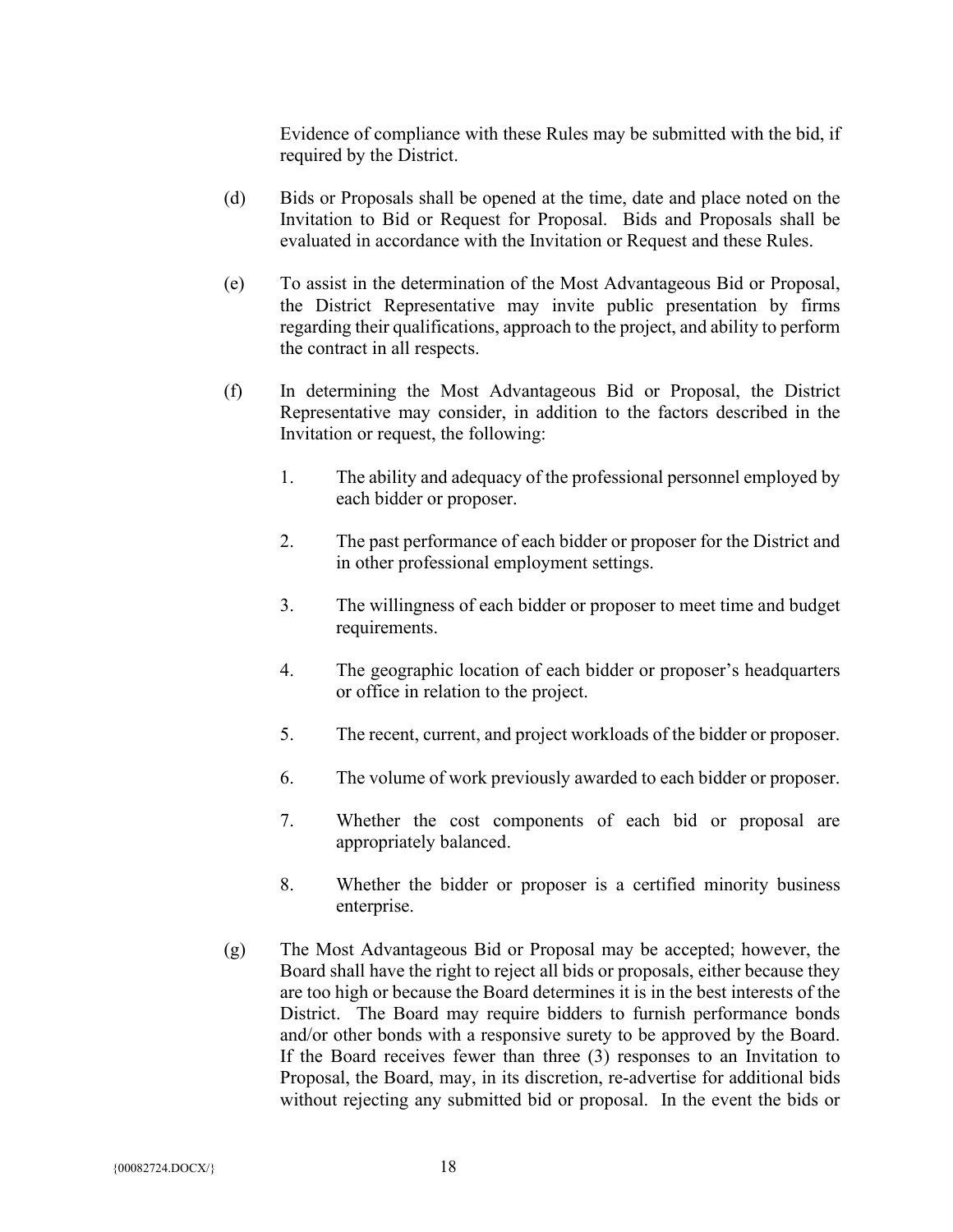proposals exceed the amount of funds available to or allocated by the District for this purchase, the bids or proposals may be rejected.

- (h) Notice of the award or intent to award, including rejection of some or all bids or proposals, shall be provided in writing to all bidders or proposers by email or United States Mail, or by hand delivery, or by overnight delivery service, and by posting the same in the District Office or website for seven (7) days.
- (i) Emergency Purchases. In the event that an emergency purchase is necessary, the Board shall not be obligated to use the above procedure and may make an emergency purchase of maintenance services without complying with these Rules.

| <b>Specific Authority:</b> | s.s. 190.011(5), Fla. Stat. |
|----------------------------|-----------------------------|
| Law Implemented:           | s.s. 190.033, Fla. Stat.    |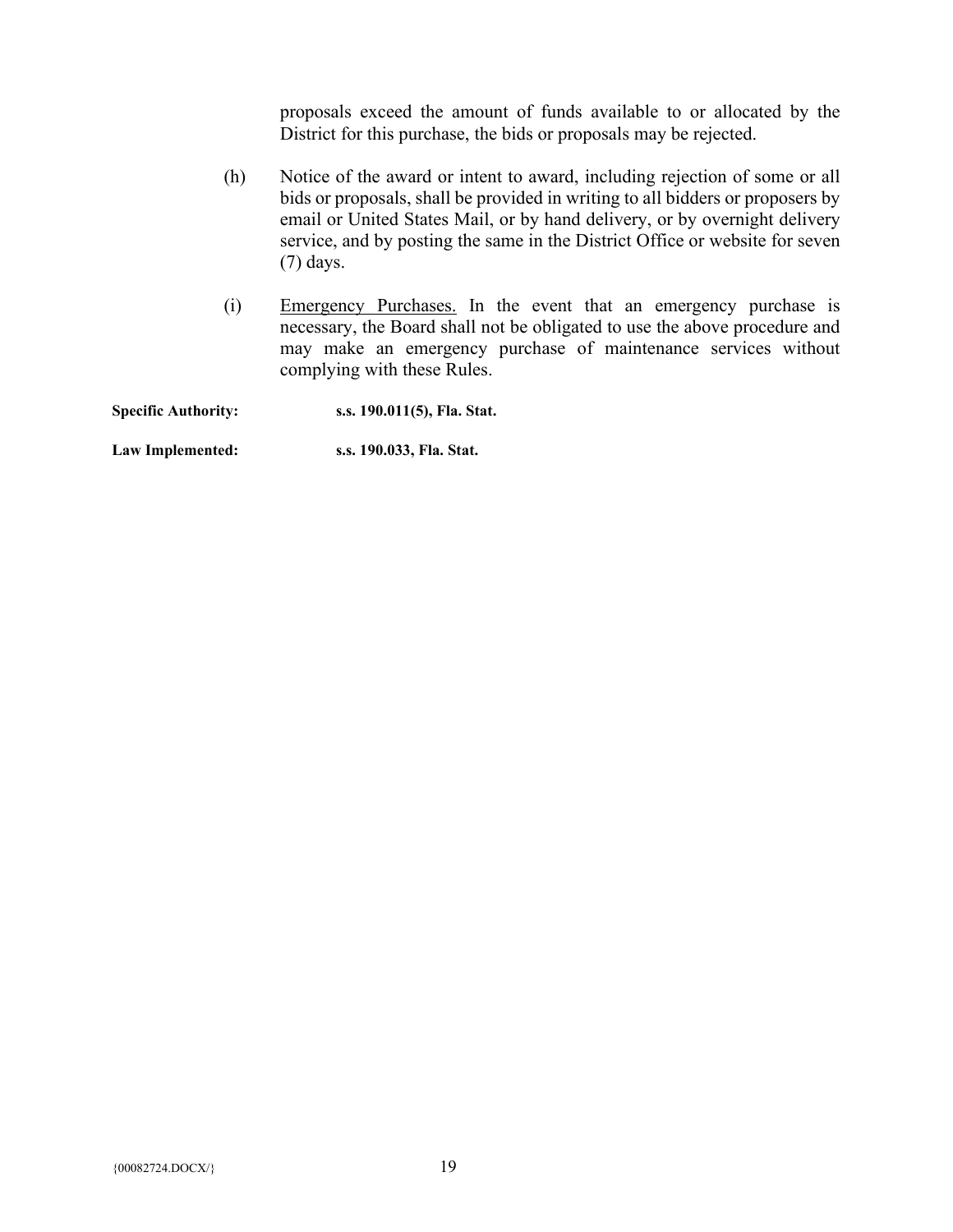#### 4.4 Purchase of Insurance.

- (1) Scope. The purchase of life, health, accident, hospitalization, legal expense, or annuity insurance, or all or any kind of such insurance for the officers and employees of the District, and for health, accident, hospitalization, and legal expenses upon a group insurance plan by the District, shall be governed by these Rules. Nothing in this Rule shall require the District to purchase insurance.
- (2) Procedure. For a purchase of insurance within the scope of these Rules, the following procedure shall be followed:
	- (a) The Board shall cause to be prepared a Notice of Invitation to Bid.
	- (b) Notice of Invitation to Bid may be advertised at least once in a newspaper of general circulation in the District. The notice shall allow at least seven (7) days for submittal of bids, unless the Board, for good cause, determines a shorter period of time is appropriate.
	- (c) The District may maintain a list of persons interested in receiving notices of Invitations to Bid. Persons who provide their name and address to the District Office for inclusion on the list shall receive notices by mail.
	- (d) Bids shall be opened at the time and place noted in the Invitation to Bid.
	- (e) If only one (1) response to an Invitation to Bid is received, the District may proceed with the purchase. If no response to an Invitation to Bid is received, the District may take whatever steps are reasonably necessary in order to proceed with the purchase.
	- (f) The Board has the right to reject any and all bids and such reservations shall be included in all solicitations and advertisements.
	- (g) Simultaneously with the review of the submitted bids, the District may undertake negotiations with those companies which have submitted reasonable and timely bids and, in the opinion of the District, are fully qualified and capable of meeting all services and requirements. Bid responses shall be evaluated in accordance with the specifications and criteria contained in the Invitation to Bid; in addition, the total cost to the District, if any, to the District Officers, employees, or their dependents, the geographic location of the company's headquarters and offices in relation to the District, and the ability of the company to guarantee premium stability may be considered. A contract to purchase insurance shall be awarded to that company whose response to the Invitation to Bid best meets the overall need of the District, its officers, employees and/or dependents.
	- (h) Notice of the award or intent to award, including rejection of some or all bids, shall be provided in writing to all bidders by email or United States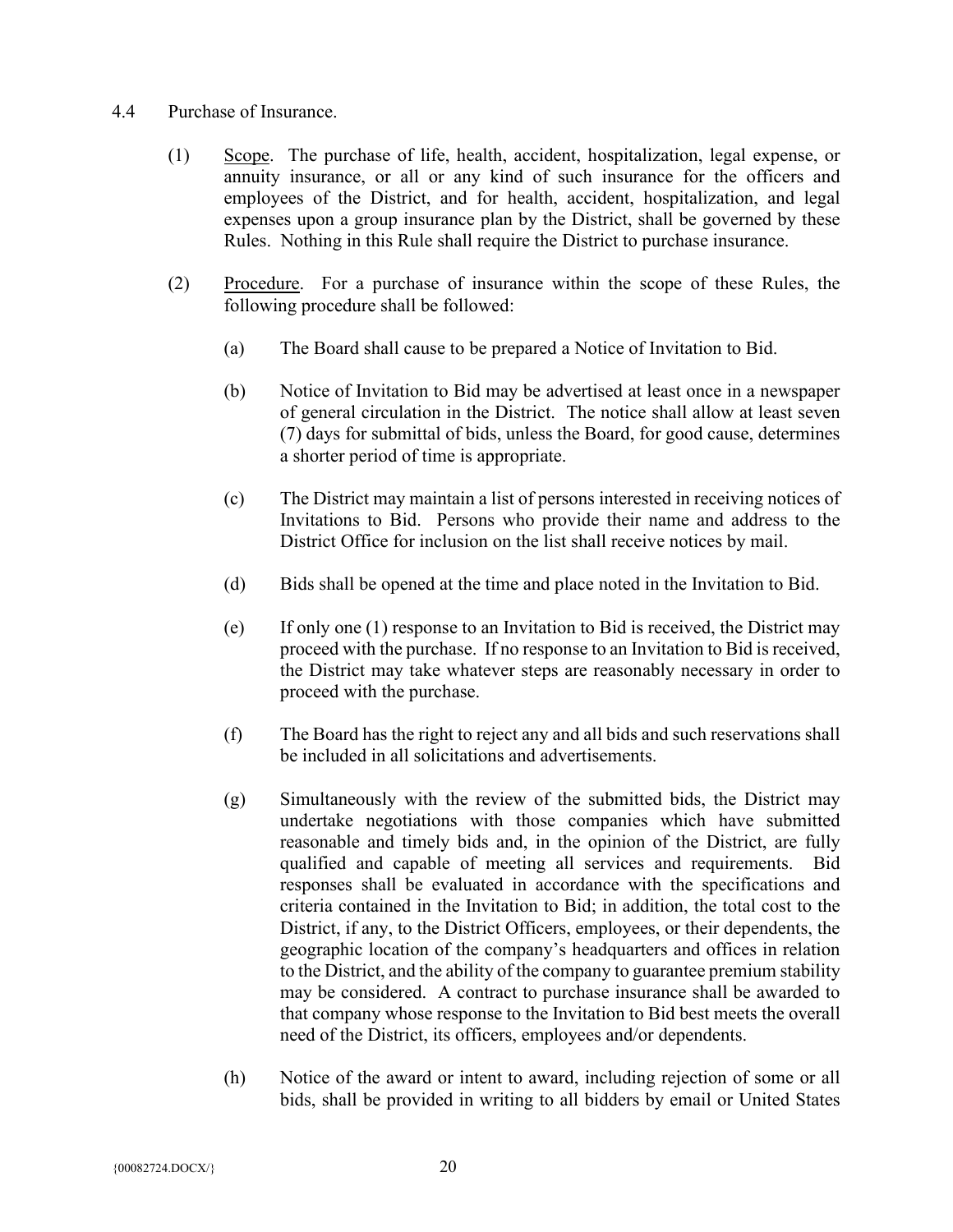Mail, or by hand delivery service, or by overnight delivery service, and by posting the same in the District Office or website for seven (7) days.

**Specific Authority: s.s. 190.011(5), Fla. Stat. Law Implemented: s.s. 112.08, Fla. Stat.**

- 4.5 Procedure for Purchasing Contractual Services.
	- (1) Scope. All purchases for contractual services (except for maintenance services) may, but are not required to, be made by competitive Invitation to Bid. If state or federal law prescribes with whom the District must contract, or established the rate of payment, then these Rules shall not apply. A contract involving both goods, supplies, and materials plus contractual services may, at the discretion of the Board, be treated as a contract for goods, supplies, and materials.
	- (2) Procedure. When a purchase of contractual services is within the scope of this Rule (and the District has elected to follow this procedure), the following procedure shall be followed:
		- (a) The Board shall cause to be prepared a notice of Invitation to Bid or Request for Proposal, as appropriate.
		- (b) Notice of Invitation to Bid shall be advertised at least once in a newspaper of general circulation in the District. The notice shall allow at least seven (7) days for submittal of bids, unless the Board, for good cause, determines a shorter period of time is appropriate.
		- (c) The District may maintain a list of persons interested in receiving notices of Invitations to Bid or Requests for Proposals. The District shall make a good faith effort to provide written notice, by United States Mail, to persons who provide their names and addresses to the District Office for inclusion on the list. However, failure of a person to receive the notice shall not invalidate any contract awarded in accordance with these Rules and shall not be the basis for a protest of any contract award.
		- (d) Bids or proposals shall be opened at the time and place noted on the Invitation to Bid and Request for Proposal. Bids and proposals shall be evaluated in accordance with Invitation to Bid or Request for Proposal and these Rules.
		- (e) If only one (1) response to an Invitation to Bid or Request for Proposal is received, the District may proceed with the procurement for contractual services from such bidder or proposer. If no response to an Invitation to Bid or Request for Proposal is received, the District may take whatever steps are reasonably necessary in order to proceed with the procurement of the needed contractual services.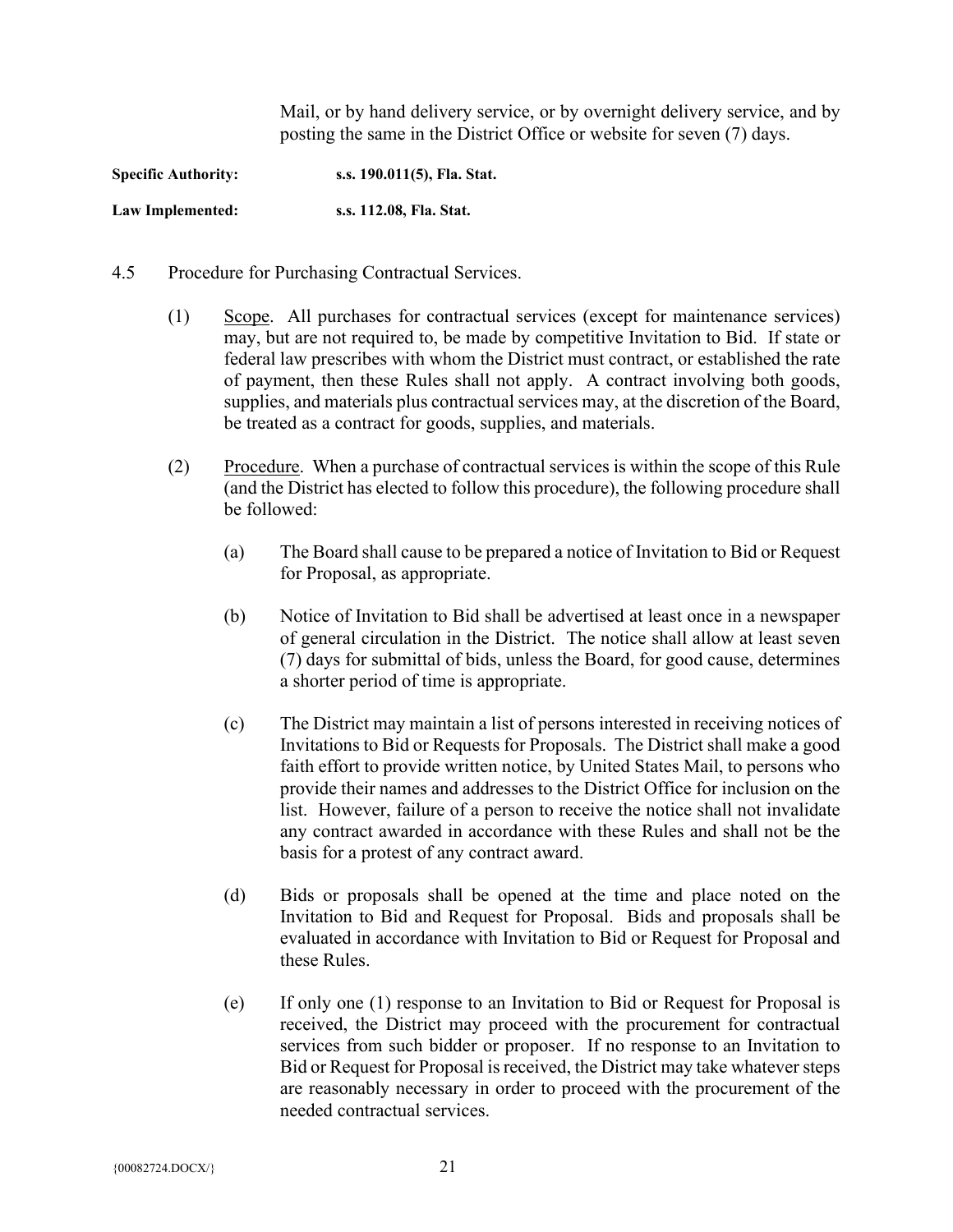- (f) The Board has the right to reject any and all bids or proposals. The reservation regarding the right to reject shall be included in all solicitations and advertisements. If the bids or proposals exceed the amount of funds available to or allocated by the District for this purchase, the bids or proposals may be rejected. Bidders and proposers not receiving a contract award shall not be entitled to recover any costs of bid or proposal preparation or submittal from the District.
- (g) The Most Advantageous Bid or Proposal may be accepted by the District. The Board may require bidders to furnish bid, performance and/or other bonds with a reasonable surety to be approved by the Board.
- (3) Notice. Notice of contract award, including the rejection of some or all bids or proposals, shall be provided in writing to all bidders or proposers by United States Mail, or by hand delivery, or by overnight delivery, and by posting same in the District Office for seven (7) days.
- (4) Contract Renewal. Renewal of a contract for contractual services shall be in writing and shall be subject to the same terms and conditions set forth in the initial contract, unless otherwise provided in the initial contract. Renewal shall be contingent upon satisfactory performance evaluations by the District.
- (5) Contract Manager and Contract Administrator. The Board may designate a representative to function as contract manager, who shall be responsible for enforcing performance of the contract terms and conditions and serve as the liaison with the contractor. The Board may also designate a representative to function as contract administrator, who shall be responsible for maintaining all contract files and financial information. One person may serve as both contract manager and administrator.
- (6) Emergency Purchase. The District may make an emergency purchase of contractual services without complying with these Rules. The fact that an emergency purchase has occurred or is necessary shall be noted in the minutes of the next Board meeting.
- (7) Continuing Contract. Nothing in this Rule shall prohibit a continuing contract between a firm or an individual and the District.

| <b>Specific Authority:</b> | s.s. 190.011(5), Fla. Stat. |
|----------------------------|-----------------------------|
| Law Implemented:           | s.s. 190.033(3), Fla. Stat. |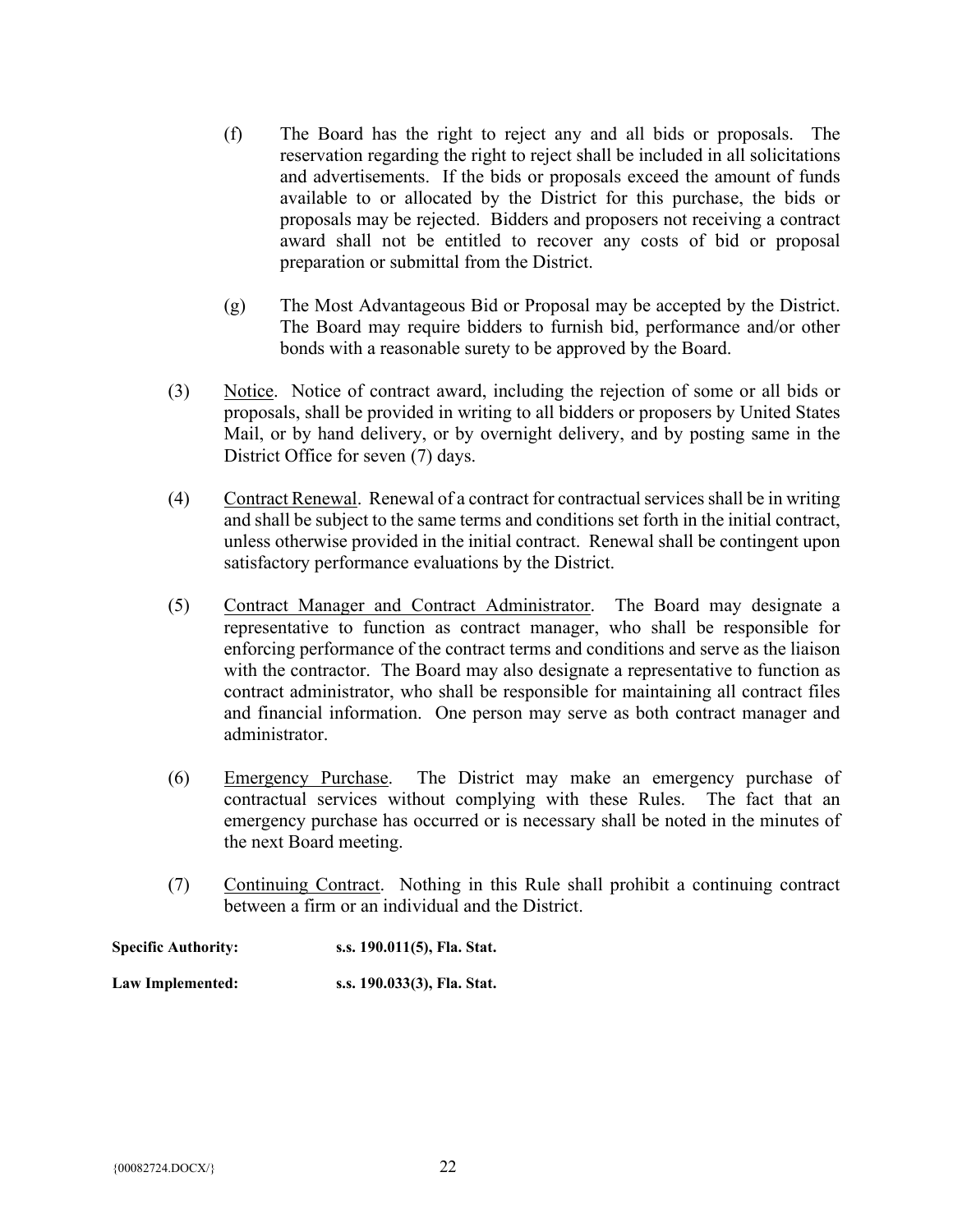4.6 Procedure Under Consultant's Competitive Negotiations Act.

In order to comply with the requirements of Section 287.055, Florida Statutes (regarding certain types of professional services), the following procedures are outlined for selection of firms or individuals to provide professional services exceeding the thresholds herein described and in the negotiation of such contracts.

- (1) Qualifying Procedures. In order to be eligible to submit a bid or proposal, a firm must, at the time of receipt of the bid or proposal:
	- (a) Hold all required applicable state professional licenses in good standing.
	- (b) Hold all required applicable federal licenses in good standing, if any.
	- (c) If the bidder is a corporation, hold a current and active Florida Corporate Charter or be authorized to do business in Florida in accordance with Chapter 607, Florida Statutes.
	- (d) Meet any pre-qualification requirements set forth in the project or bid specifications. Qualification standards may include, but are not limited to, capability and adequacy of personnel, past record, and experience of the bidding entity.

Evidence of compliance with this Rule may be submitted with the bid, if requested by the District.

- (2) Public Announcement. Prior to a public announcement that professional services are required for a project, the Board shall identify the project as meeting the threshold requirement. Except in cases of valid public emergencies as certified by the Board, the District shall announce each occasion when professional services are required for a project by publishing a notice providing a general description of the project and method for interested consultants to apply for consideration. The notice shall appear in at least one (1) newspaper of general circulation in the District and in such other places as the District deems appropriate. The District may maintain lists of persons interested in receiving such notices. These persons are encouraged to submit annually statements of qualifications and performance data. The District shall make reasonable efforts to provide copies of any notices to such persons who provide their name and address to the District Manager for inclusion on the list, but the failure to do so shall not give such consultants any bid protest or other rights or otherwise disqualify any otherwise valid procurement process. The Board has the right to reject any and all bids, and such reservation shall be included in the public announcement. Bidders not receiving a contract award shall not be entitled to recover any costs of bid preparation or submittal from the District.
- (3) Competitive Selection.
	- (a) The Board shall review and evaluate the data submitted in response to the notice described above regarding qualifications and performance ability, as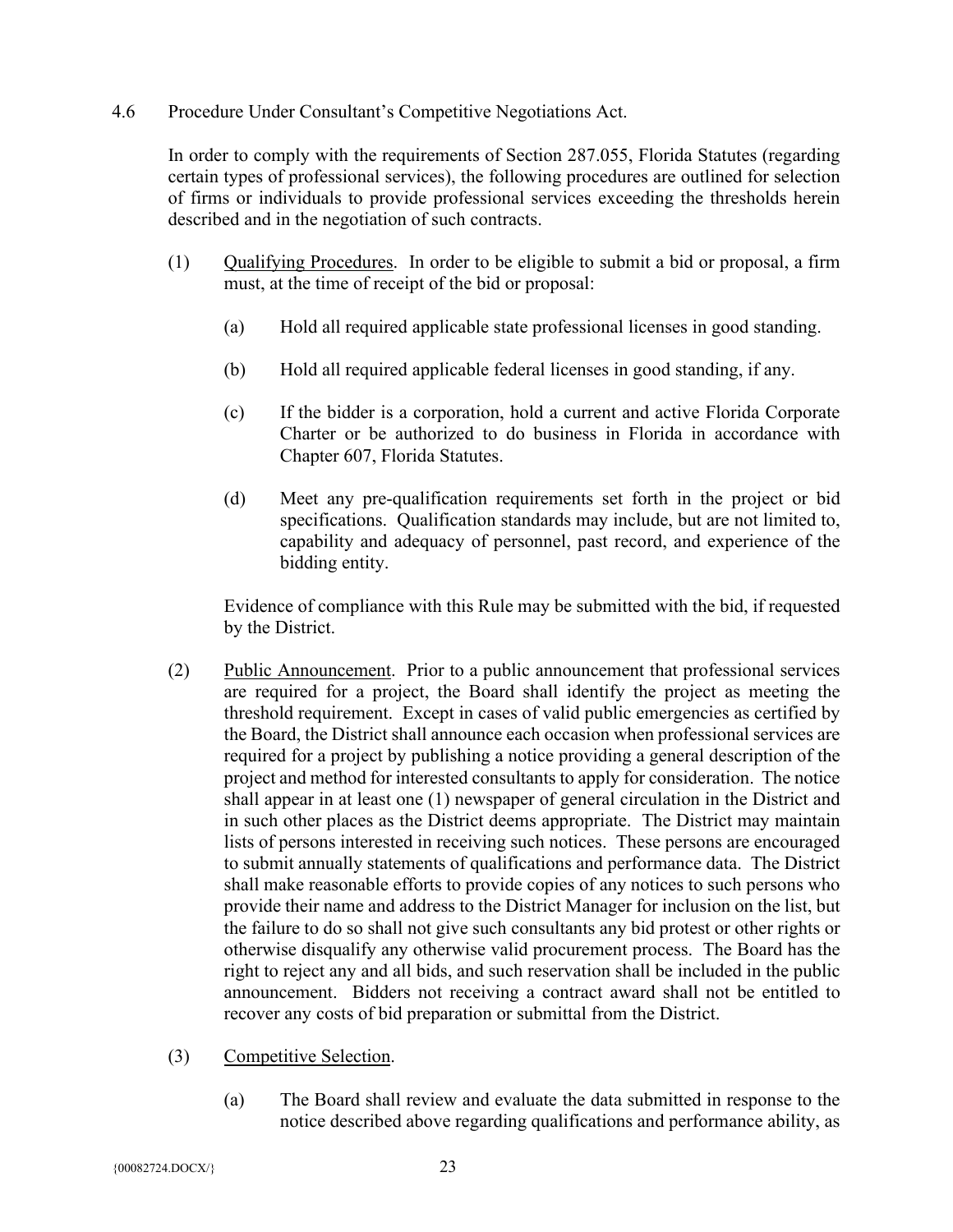well as any statements of qualification of file. The Board shall conduct discussions with, and may require public presentation by firms regarding their qualifications, and/or public presentation, select and list the firms, in order of preference, deemed to be the most highly capable and qualified to perform the required professional services, after considering these and other appropriate criteria:

- 1. The ability and adequacy of the professional personnel employed by each firm.
- 2. Each firm's past performance for the District in other professional employment settings.
- 3. The willingness of each firm to meet time and budget requirements.
- 4. The geographic location of each firm's headquarters or office in relation to the project.
- 5. The recent, current, and projected workloads of each firm.
- 6. The volume of work previously awarded to each firm.
- 7. Whether a firm is a certified minority business enterprise.

Nothing in these Rules shall prevent the District from evaluating and eventually selecting a firm if less than three (3) responses, including responses indicating a desire not to submit a formal bid on a given project, are received.

- (b) If the selection process is administered by a person other than the full Board, the selection made will be presented to the full Board with a recommendation that competitive negotiations be instituted with the selected firms in order of preference listed.
- (4) Competitive Negotiation.
	- (a) After the Board has authorized the beginning of competitive negotiations, the District may begin such negotiations with the firm listed as the most qualified to perform the required professional services.
	- (b) In negotiating a lump-sum or cost-plus-a-fixed-fee professional contract for more than the threshold amount provided in Section 287.017, Florida Statutes, for CATEGORY FOUR, the firm receiving the award shall be required to execute a truth-in-negotiation certificate stating that "wage rates and other factual unit costs supporting the compensation are accurate, complete, and current at the time of contracting." In addition, any professional service contract under which such a certificate is required, shall contain a provision that "the original contract price and any additions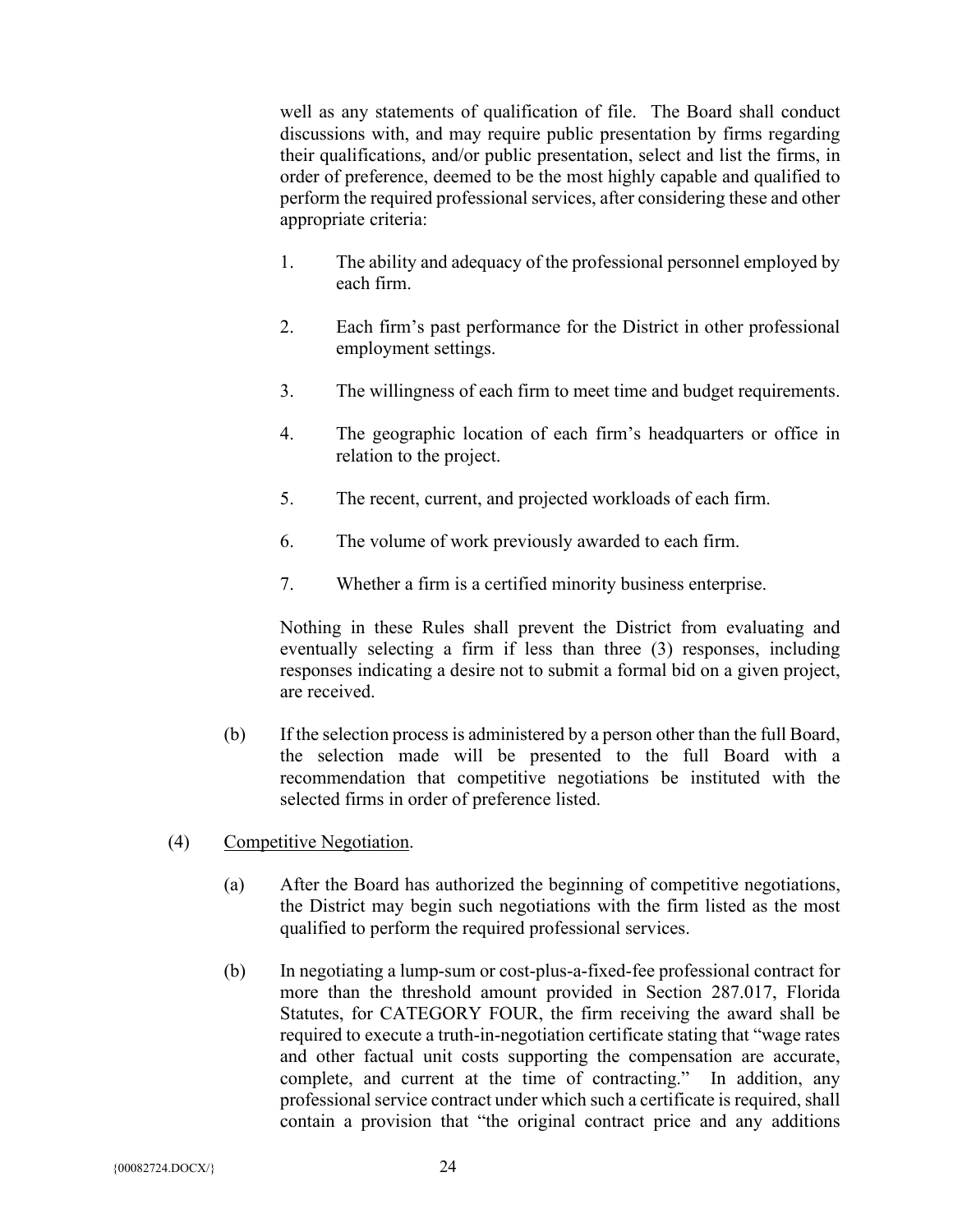thereto, shall be adjusted to exclude any significant sums by which the Board determines the contract price was increased due to inaccurate, incomplete, or noncurrent wage rates and other factual unit costs."

- (c) Should the District within twenty-one (21) days be unable to negotiate a satisfactory agreement with the firm determined to be the most qualified at a price deemed by the District to be fair, competitive, and reasonable then unless modified by the Board, negotiations with that firm shall be terminated and the District shall immediately begin negotiations with the second most qualified firm. If a satisfactory agreement with the second firm cannot be reached within twenty-one (21) days (unless modified by the Board to the contrary) those negotiations shall be terminated and negotiations with the third most qualified firm shall be undertaken.
- (d) Should the District be unable to negotiate a satisfactory agreement with any of the selected firms within twenty-one (21) days (unless modified by the Board to the contrary) additional firms shall be selected by the District, in order of their competence and qualifications. Negotiations shall continue, beginning with the first-named firm on the list, until an agreement is reached or the list of firms is exhausted.
- (e) Once an agreement with a firm or individual is reached, notice of the award or intent to award, including the rejection of some or all bids, shall be provided in writing to all bidders by email or United States Mail, or by hand delivery, or by overnight delivery service, and by posting same in the District Office or website for seven (7) days.
- (5) Continuing Contract. Nothing in this Rule shall prohibit a continuing contract between a firm or an individual and the District.
- (6) Emergency Purchase. The District may make an emergency purchase without complying with these Rules. The fact that an emergency purchase has occurred or is necessary shall be noted in the minutes of the next Board meeting.

| <b>Specific Authority:</b> | s.s. 190.011(5), Fla. Stat.                   |
|----------------------------|-----------------------------------------------|
| Law Implemented:           | s.s. 190.011(3), 287.055, 190.033, Fla. Stat. |

5.0 Bid Protests.

Purpose and Scope. In order to comply with Sections 190.033(1) through (3), Florida Statutes, the following procedures and rules are outlined for the protest of any bids or contracts awarded.

| <b>Specific Authority:</b> | s.s. 120.57, 190 011(5), Fla. Stat. |
|----------------------------|-------------------------------------|
| Law Implemented:           | s.s. 190.033, Fla. Stat.            |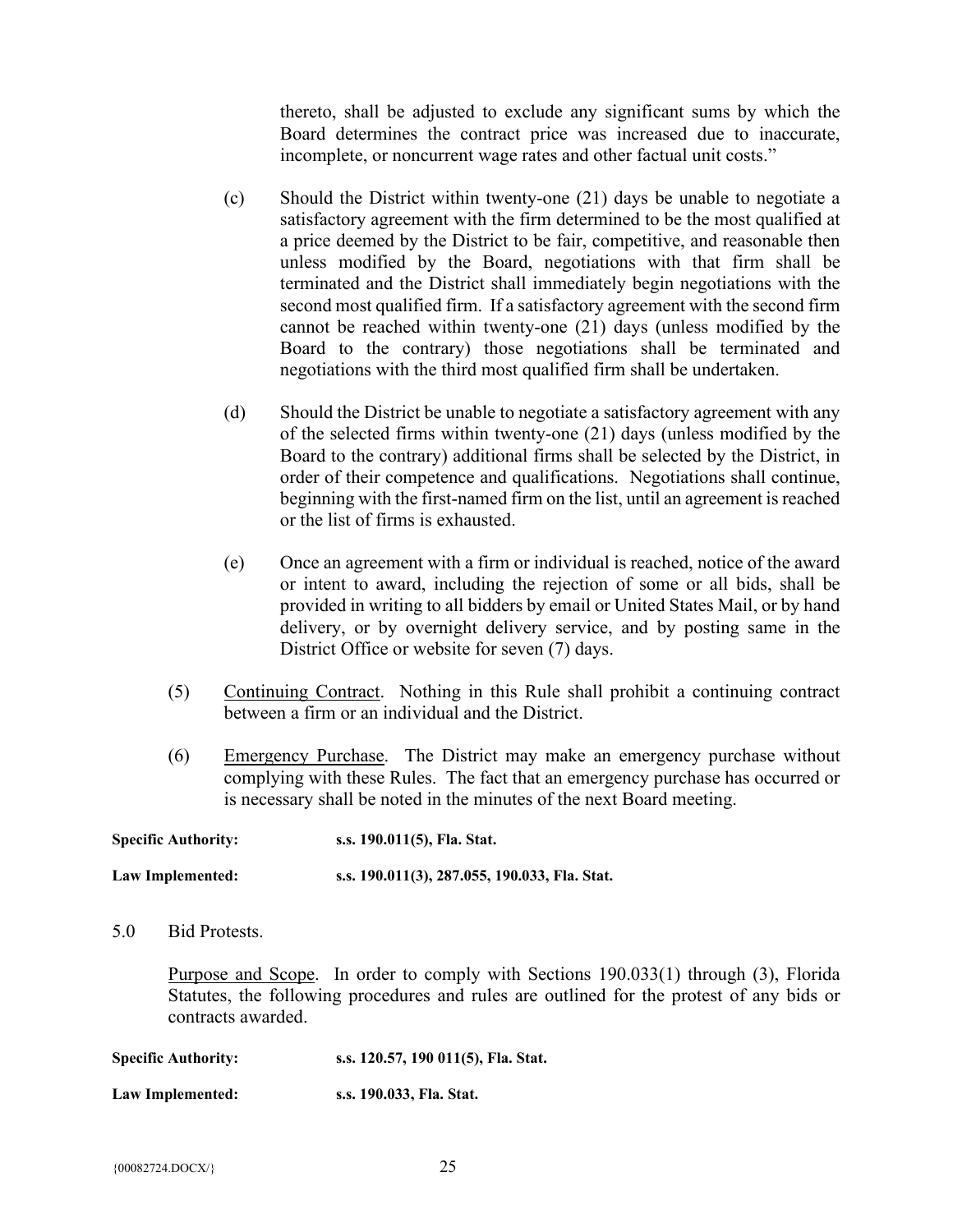5.1 Bid Protests Under the Consultants' Competitive Negotiations Act.

Notwithstanding any other provision in these Rules, the resolution of any protests regarding the decision to solicit or award a contract for a bid or proposal shall be in accordance with this section.

- (1) Notice. The District shall give all bidders written notice of its decision to award or intent to award a contract, including rejection of some or all bids, by United States Mail (which shall be deemed delivered two (2) days after delivery to the U.S. Postal Service), or by certified/registered mail return receipt requested, or by hand delivery, or by overnight delivery service (which shall be deemed delivered by the next business day), and by posting same in the District Office for seven (7) days. The notice shall include the following statement: "Failure to file a protest within the time prescribed in Section 5.3 of the Rules of Community Development District shall constitute a waiver of proceedings under those Rules."
- (2) Filing. Any person who is affected adversely by the District's decision or intended decision shall file with the District a notice of protest within seventy-two (72) hours after the posting of the final bid tabulation or after receipt of the notice of the District decision or intended decision, and shall file a formal written protest within seven (7) days after the date of filing of the notice of protest. The notice of protest shall identify the procurement by title and number or any other language that will enable the District to identify it, shall state that the person intends to protest the decision, and shall state with particularity the law and facts upon which the protest is based. With respect to a protest of the specifications contained in an Invitation to Bid or in a Request for Proposals, the notice of protest shall be filed in writing within seventy-two (72) hours after the receipt of the notice of the project plans and specifications (or intended project plans and specifications) in an Invitation to Bid or Request for Proposals, and the formal written protest shall be filed within seven (7) days after the date when notice of protest is filed. Failure to file a notice of protest, or failure to file a formal written protest, shall constitute a waiver of all further proceedings.
- (3) Award Process. Upon a receipt of a notice of protest which has been timely filed, the District shall stop the bid solicitation process (or the contract and award process) until the subject of the protest is resolved. However, if the District sets forth in writing particular facts and circumstances which require the continuance of the process without delay in order to avoid immediate and serious danger to the public health, safety, or welfare, the award process may continue.
- (4) Mutual Agreement. The District, on its own initiative or upon the request of a protester, shall provide an opportunity to resolve the protest by mutual agreement between the parties within seven (7) days, excluding Saturdays, Sundays and legal holidays, upon receipt of a formal written request.
- (5) Proceedings. If the subject of a protest is not resolved by mutual agreement, a proceeding shall be conducted in accordance with the procedural guidelines set forth in Section 3.0.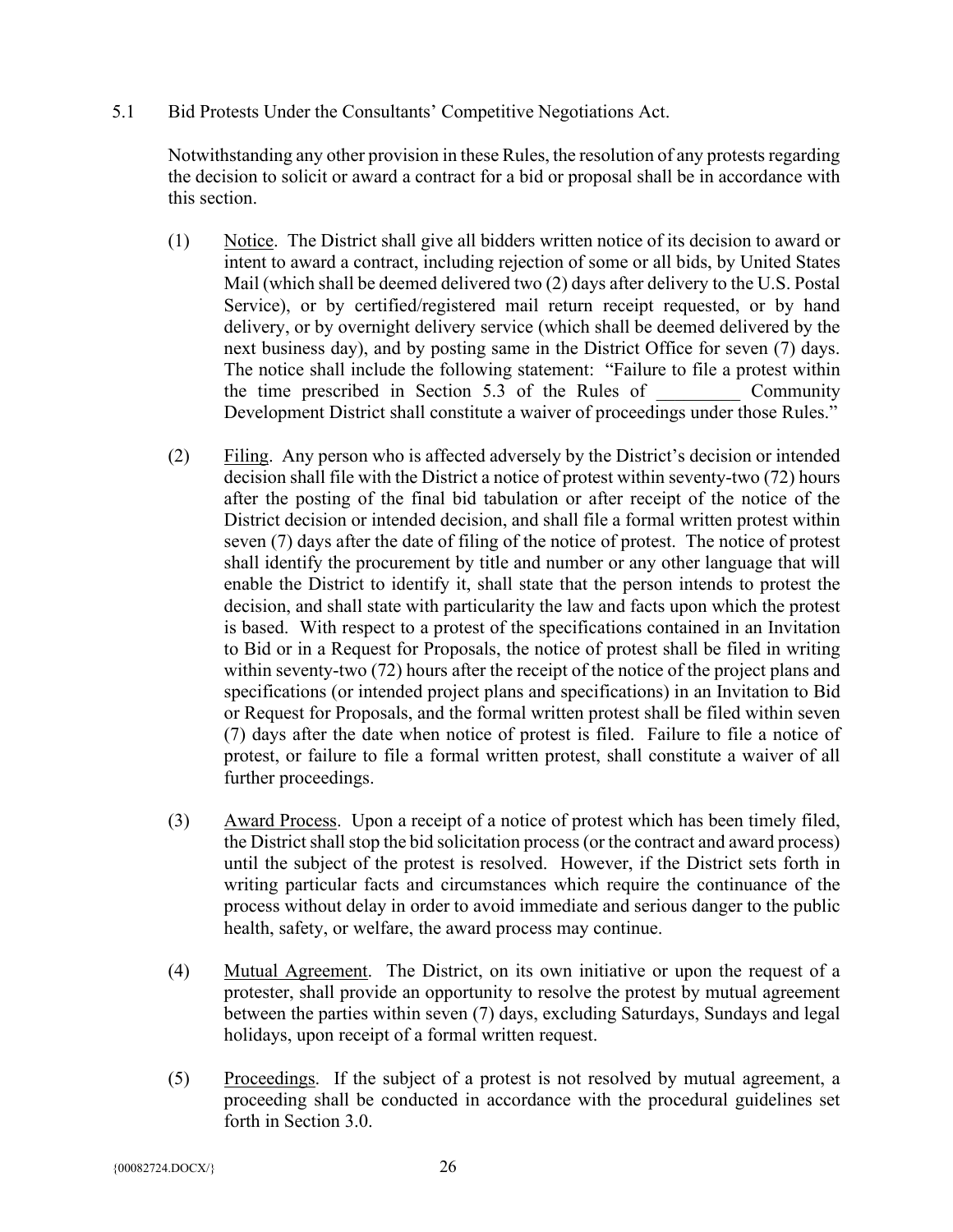| <b>Specific Authority:</b> | s.s. 120.57(3), 190.011(5) Fla. Stat. |
|----------------------------|---------------------------------------|
| Law Implemented:           | s.s. 120.57(3), 190.033, Fla. Stat.   |

5.2 Protests With Respect To Contracts Awarded Or Bid Documents.

The resolution of any protests regarding Bid Documents or the decision to award a contract for a bid or proposal shall be in accordance with section 5.2.

- (1) Notice. The District shall give all bidders or proposers written notice of a decision to award or to reject all bids by posting the notice in the District Office for seven (7) days, with a copy being provided to all submitting firms by United States Mail (which shall be deemed delivered two (2) days after delivery to the U.S. Postal Service), or by certified/registered mail return receipt requested, or by hand delivery, or by overnight delivery service (which shall be deemed delivered by the next business day). The notice shall include the following statement: "Failure to file a written protest with the District within seventy-two (72) hours following the receipt of notice of the District's decision to award a contract shall constitute a waiver of any objection to the award of such contract."
- $(2)$  Filing.
	- (a) Any firm or person who is affected adversely by a District decision to award a contract shall file with the District a written notice of protest within seventy-two (72) hours after receipt of the notice of the District's decision, and shall file a formal written protest with the District within seven (7) calendar days after timely filing the initial notice of protest. For purposes of this Rule, wherever applicable, filing will be perfected and deemed to have occurred upon receipt of the District. Failure to timely file a notice of protest or failure to timely file a formal written protest shall constitute a waiver of any right to object to or protest the District's decision or contract award. The formal written protest shall state with particularity the facts and law upon which the protest is based.
	- (b) With respect to a protest regarding the Bid Documents, including specifications or other requirements contained in an Invitation to Bid or in a Request for Proposals, the notice of protest shall be filed in writing within seventy-two (72) hours after the receipt of the proposed project plans and specifications or other contract documents. The formal protest setting forth with particularity the facts and law upon which the protest is based shall be filed within seven (7) calendar days after the initial notice of protest was filed. Failure to timely file a notice of protest or failure to timely file a formal written protest shall constitute a waiver of any right to object to or protest with respect to the aforesaid plans, specifications or contract documents.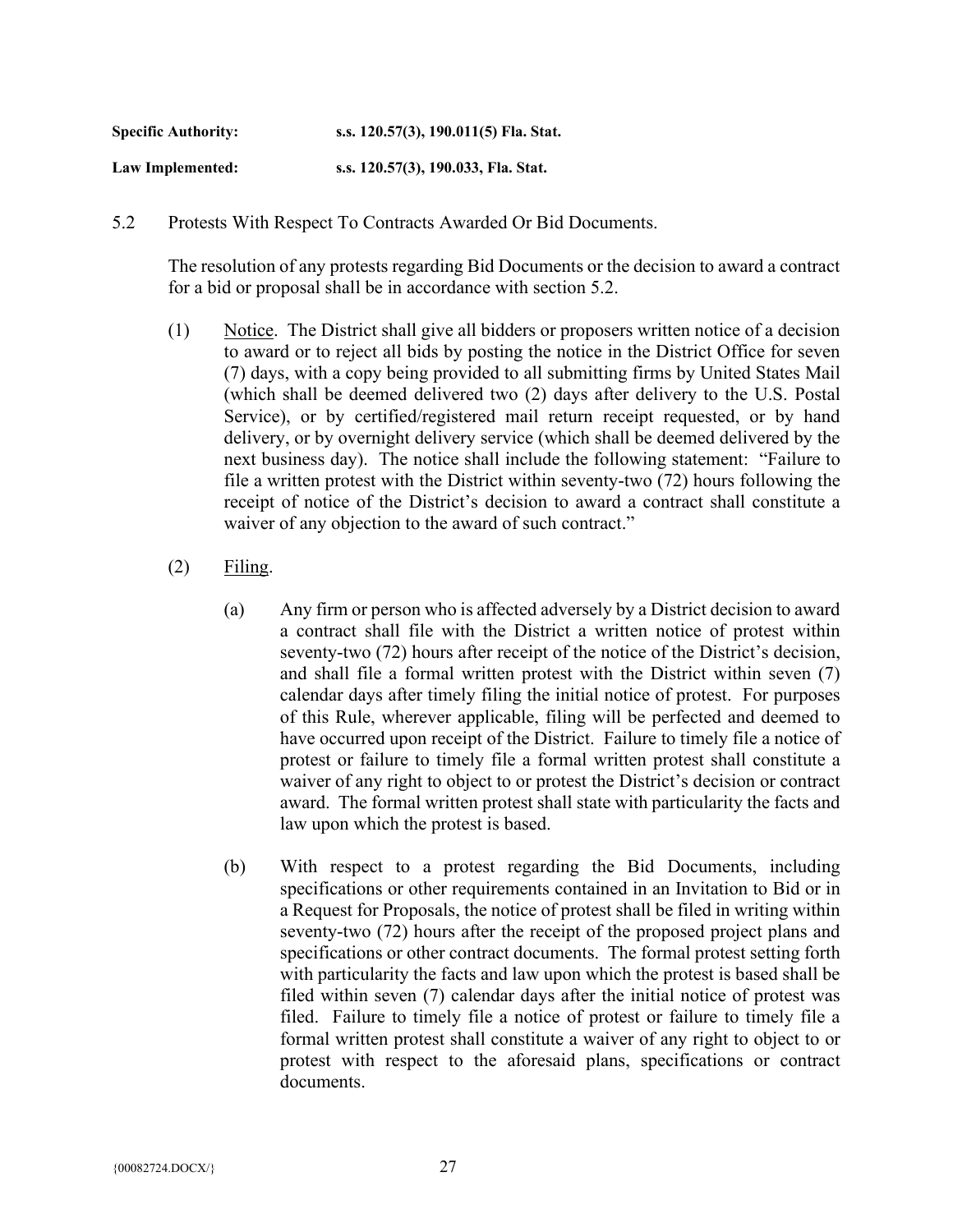- (3) Award Process. Upon receipt of a timely filed notice of protest, the District shall abate the contract award process until the protest is resolved by final Board action. However, if the District determines particular facts and circumstances require the continuance of the contract award process without delay in order to avoid immediate and serious danger to the public health, safety, or welfare, the contract award process may continue. In such circumstances, the contract awarded shall be conditioned on the outcome of the protest.
- (4) Informal Proceeding. If the Board determines a protest does not involve a disputed issue of material fact, the Board may, but is not obligated to, schedule an informal proceeding to consider the protest. Such informal proceeding shall be at a time and place determined by the Board. Notice of such proceeding shall be posted in the office of the District not less than three (3) calendar days prior to such informal proceeding, with copies being mailed to the protestant and any substantially affected person or parties. Within fifteen (15) calendar days following the informal proceeding, the Board shall issue a written decision setting forth the factual, legal, and policy grounds for its decision.
- (5) Formal Proceeding. If the Board determines a protest involves disputed issues of material fact or if the Board elects not to use the informal proceeding process provided above, the District shall schedule a formal hearing to resolve the protest in accordance with the procedural guidelines set forth in Section 3.0.

| <b>Specific Authority:</b> | s.s. 120.57, 190 011(5), Fla. Stat. |
|----------------------------|-------------------------------------|
| Law Implemented:           | s.s. 190.033, Fla. Stat.            |

5.3 Bid Protests Relating to Any Other Award.

Notwithstanding any other provision in these Rules, the resolution of any protests regarding the decision to solicit or award a contract for a bid proposal under Sections 4.1, 4.2, or 4.5 shall be in accordance with Section 5.3.

- (1) Notice. The District shall give all bidders written notice of its decision to award or intent to award a contract, including rejection of some or all bids, by United States Mail (which shall be deemed delivered two (2) days after delivery to the U.S. Postal Service), or by certified/registered mail return receipt requested, or by hand delivery, or by overnight delivery service (which shall be deemed delivered on the next business day), and by posting same in the District Office for seven (7) calendar days.
- (2) Filing. Any person who is adversely affected by the District's decision or intended decision shall file with the District a notice of protest in writing within seventy-two (72) hours after the posting of the final bid tabulation or after receipt of the notice of the District decision or intended decision, and shall file a formal written protest within seven (7) days after the date of filing of the notice of protest. The formal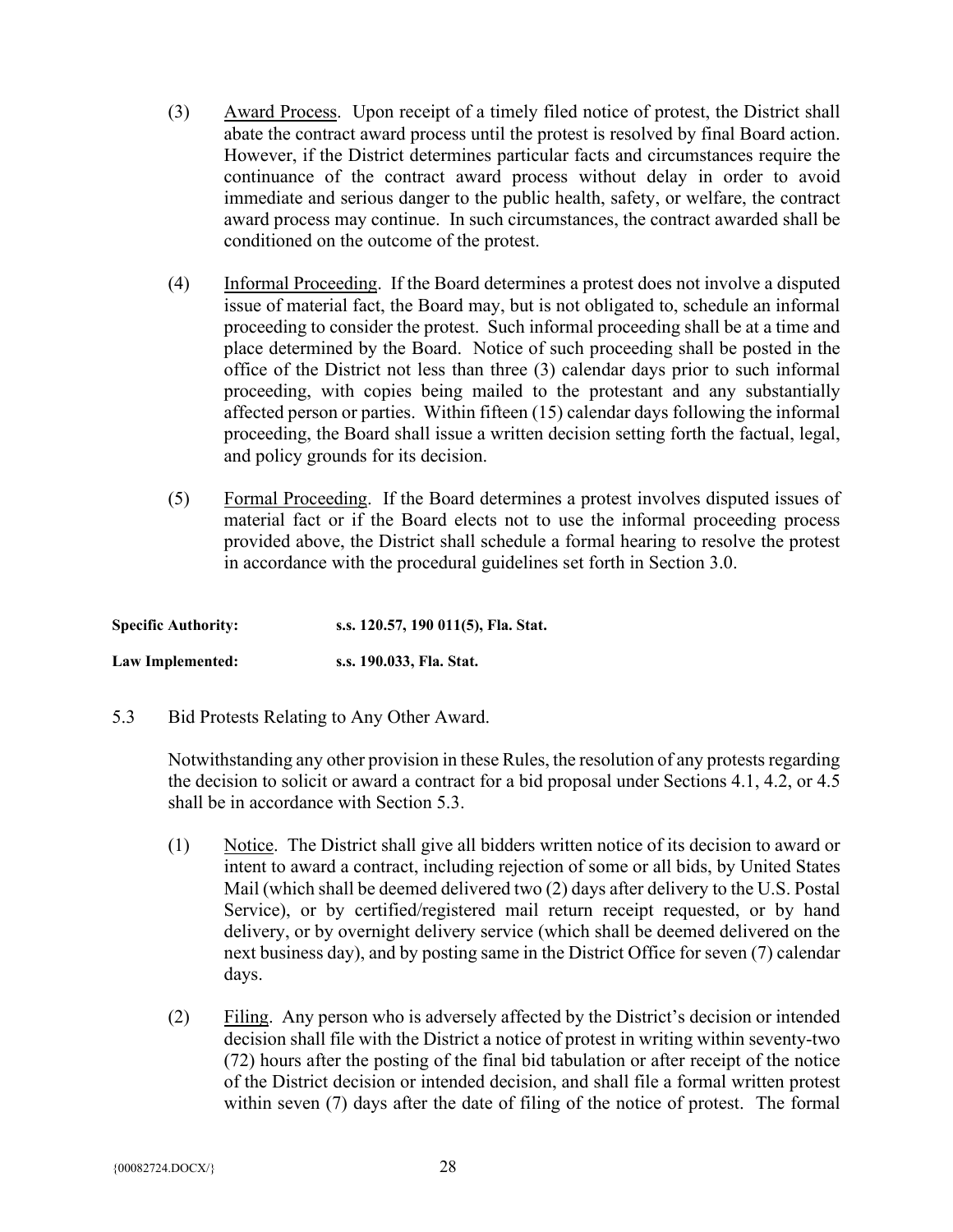written protest shall state with particularity facts and law upon which the protest is based. Failure to timely file a notice of protest or failure to timely file a formal written protest shall constitute a waiver of all further proceedings.

- (3) Award Process. Upon receipt of a notice of protest which has been timely filed, the District shall stop the bid solicitation process or the contract and award process until the subject of the protest is resolved. However, if the District sets forth in writing particular facts and circumstances which require the continuance of the process without delay in order to avoid an immediate and serious danger to the public health, safety, or welfare, the award process may continue.
- (4) Mutual Agreement. The District, on its own initiative or upon the request of a protester, shall provide an opportunity to resolve the protest by mutual agreement between the parties within five (5) days, excluding Saturdays, Sundays and legal holidays, of receipt of a formal written protest.
- (5) Hearing. If the subject of a protest is not resolved by mutual agreement, the District shall hold a proceeding in accordance with the procedural guidelines set forth in Section 3.0.

| <b>Specific Authority:</b> | s.s. 190.011(5), Fla. Stat. |
|----------------------------|-----------------------------|
| Law Implemented:           | s.s. 190.033, Fla. Stat.    |

- 6.0 Design-Build Contract Competitive Proposal Selection Process.
	- (1) Scope. The District may utilize design-build contracts for any public construction project for which the Board determines that use of such contracts in the best interest of the District. When letting a design-build contract, the District shall use the following procedure:
		- (a) The District shall utilize a design criteria professional meeting the requirements of Section 287.055, Florida Statutes when developing a design criteria package, evaluating the responses or bids submitted by design-build firms, and determining compliance of the project construction with the design criteria package. The design criteria professional may be an employee of the District or may be retained using Section 4.6, Procedure Under Consultant's Competitive Negotiations Act.
		- (b) A design criteria package for the construction project shall be developed and sealed by the design criteria professional. The package shall include concise, performance–oriented drawings or specifications of the project, and shall include sufficient information to put interested firms on notice of substantially all of the requirements of the project. If the project utilizes existing plans, the design criteria professional shall create a design criteria package by supplementing the plans with project specific requirements, if any. All design criteria packages shall require firms to submit information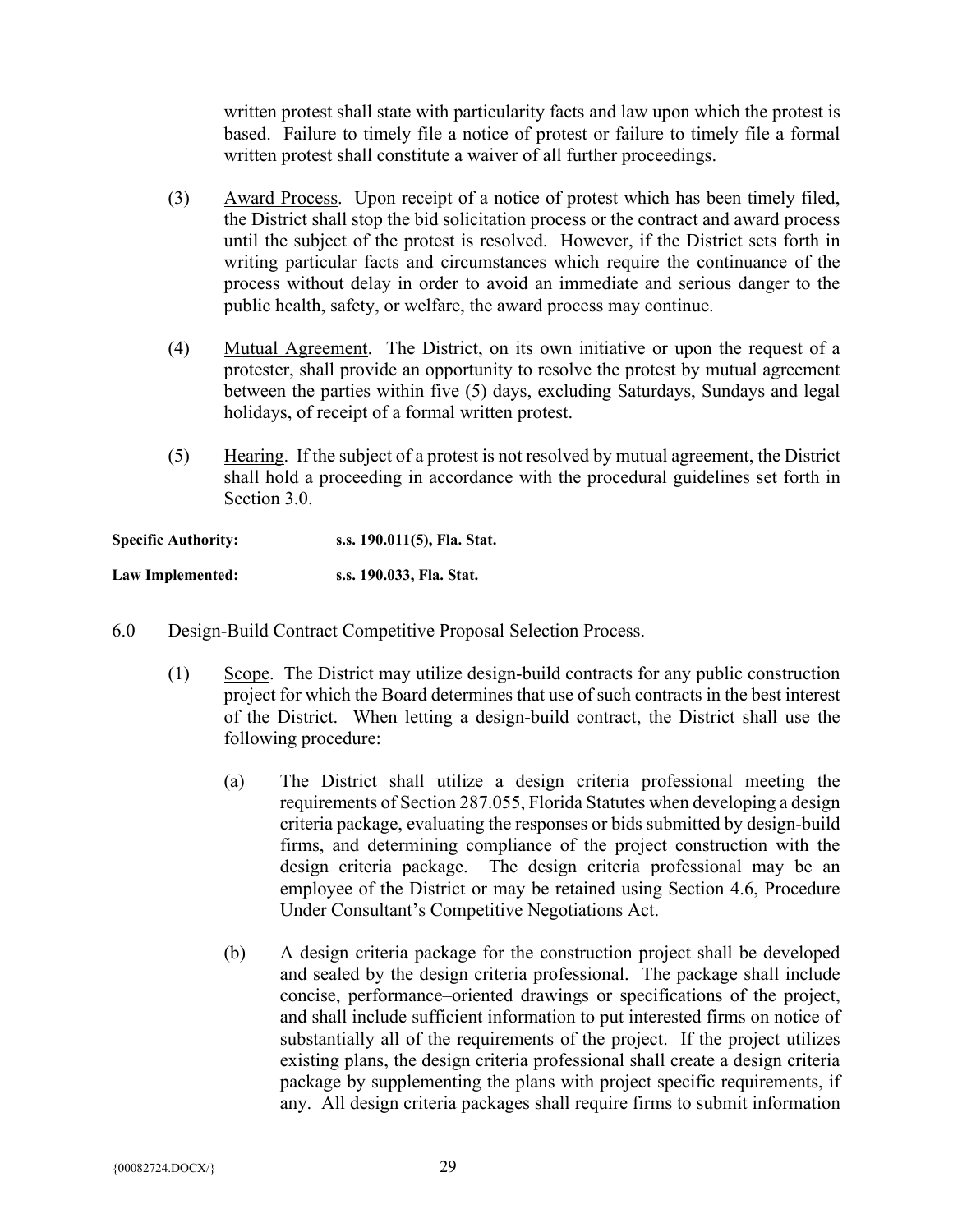regarding the qualifications, availability and past work of the firms, including the partners and members thereof.

- (c) The Board, in consultation with the design criteria professional, shall establish the standards and procedures for the evaluation of design-build proposals which may include, but not be limited to, based on price, technical, and design aspects of the project, weighted for the project.
- (d) After the design criteria package and the standards and procedures for evaluation of proposals have been developed, competitive proposals from qualified firms shall be solicited, pursuant to the design criteria by the following procedure:
	- 1. A Request for Proposals shall be advertised at least once in a newspaper of general circulation in the county in which the District is located. The notice shall allow at least seven (7) days for submittal of proposals, unless the Board, for good cause, determines a shorter period of time is appropriate. For sealed proposals, the notice shall allow for at least twenty-one (21) days, unless the Board, for good cause, determines a shorter period of time is appropriate. Any design-build project projected to cost more than five hundred thousand dollars (\$500,000) must be noticed at least thirty (30) days prior to the date for submittal of proposals.
	- 2. The District may maintain qualifications information, including: capabilities, adequacy of personnel, past record, experience, whether the firm is a certified minority business enterprise as defined by the Florida Small Business and Minority Assistance Act of 1985, and other factors, on design-build firms. Such firms shall receive a copy of the request for proposals by mail.
	- 3. In order to be eligible to submit a proposal a firm must, at the time of receipt of the proposals:
		- (a) Hold the required applicable state professional license in good standing, as defined by Section 287.055(2)(h), Florida Statutes;
		- (b) Hold all required applicable federal licenses in good standing, if any;
		- (c) Hold a current and active Florida Corporate Charter or be authorized to do business in Florida in accordance with Chapter 607, Florida Statutes, if the bidder is a corporation;
		- (d) Meet any special prequalification requirements set forth in the design criteria package.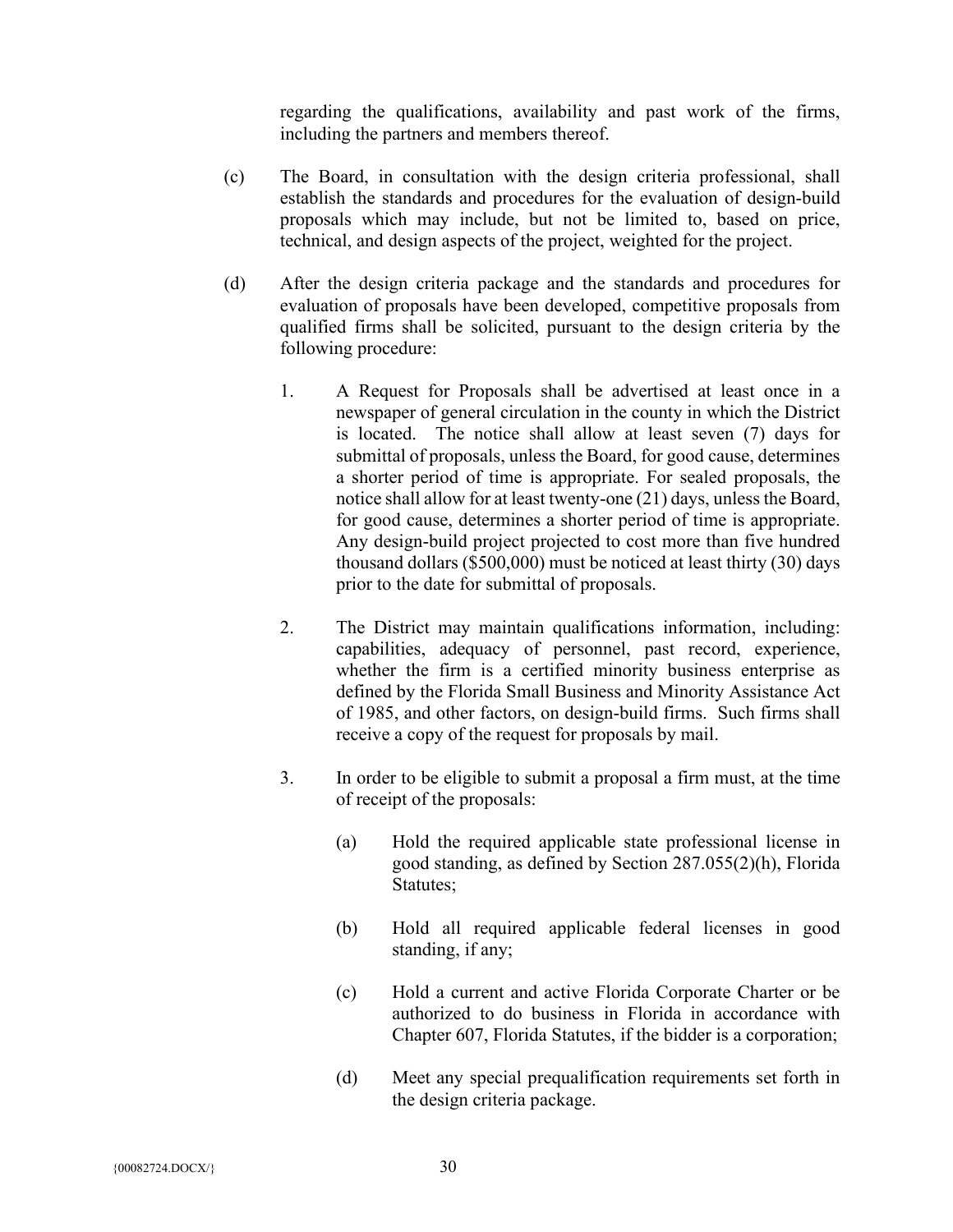Evidence of compliance with these Rules may be submitted with the bid, if required by the District. Failure to submit evidence of compliance when required may be grounds for rejection of the proposal.

- (e) The Board shall select no fewer than three (3) design-build firms as the most qualified, based on the information submitted in the response to the request for proposals, and in consultation with the design criteria professional, shall evaluate their proposals based on the evaluation standards and procedures established prior to the solicitation of requests for proposal. If less than three (3) proposals which meet the design criteria are received, the District may purchase design-build services or may reject the proposals for lack of competitiveness. If no proposals meeting the design criteria are received, the District may proceed with the procurement of design-build services in the manner the Board determines is in the best interests of the District, which may include but is not limited to a direct purchase of the design-build services without further competitive selection processes.
- (f) The Board shall negotiate a contract with the firm ranking the highest based on the evaluation standards, and shall establish a price which the Board determines to be fair, competitive, and reasonable. Should the Board be unable to negotiate a satisfactory contract with the firm considered to be the most qualified at a price considered by the Board to be fair, competitive and reasonable, negotiations with that firm must be terminated. The Board shall then undertake negotiations with the second most qualified firm, based on the ranking by the evaluation standards. Failing accord with the second most qualified firm, the Board must terminate negotiations. The Board shall then undertake negotiations with the third firm. Should the Board be unable to negotiate a satisfactory contract with any of the selected firms, the Board shall select additional firms in order of their rankings based on the evaluation standards and continue negotiations until an agreement is reached.
- (g) After the Board contracts with a firm, the firm shall bring to the Board for approval, detailed working drawings of the project.
- (h) The design criteria professional shall evaluate the compliance of the project construction with the design criteria package, and shall provide the Board with a report of the same.
- (2) Emergency Purchase. The Board may, in case of public emergency, declare an emergency and immediately proceed with negotiations with the best qualified design-build firm available at the time. The fact that an emergency purchase has occurred shall be noted in the minutes of the next Board meeting.

| <b>Specific Authority:</b> | s.s. 190.011(5), Fla. Stat.      |
|----------------------------|----------------------------------|
| Law Implemented:           | s.s. 190.033, 255.20, Fla. Stat. |